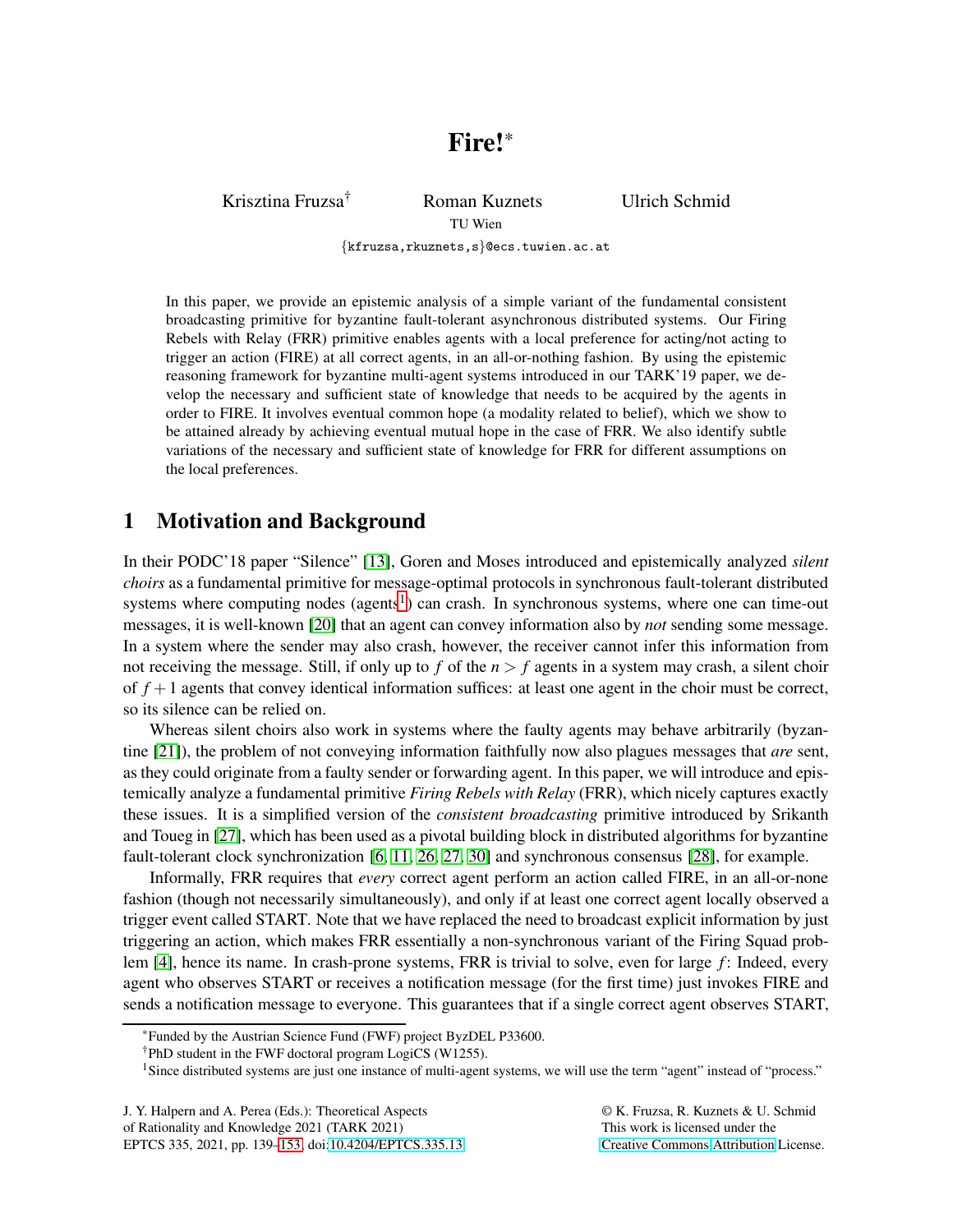every correct agent will invoke FIRE (agents that crash during the run may or may not issue FIRE here). Observe that this solution involves a trivial silent choir, namely, when no agent observes START.

In the presence of byzantine agents, however, this solution does not work, as faulty agents may send a notification without having observed anything. A correct solution for FRR must, hence, prevent the faulty agents from triggering FIRE at any correct agent. In this paper, we will establish the necessary and sufficient state of knowledge for correctly solving FRR in our epistemic reasoning framework for byzantine multi-agent systems [\[17,](#page-11-4) [18,](#page-11-5) [19\]](#page-11-6). At least since the ground-breaking work by Halpern and Moses [\[14\]](#page-11-7), the knowledge-based approach [\[8\]](#page-11-8) has been known as a powerful tool for analyzing distributed systems. In a nutshell, it uses epistemic logic [\[16\]](#page-11-9) to reason about knowledge and belief in distributed systems. As agents take actions (e.g., FIRE) based on the accumulated local knowledge, reasoning about the latter is useful both for protocol design and impossibility proofs.

In the *runs-and-systems* framework for reasoning about multi-agent systems [\[8,](#page-11-8) [14\]](#page-11-7), the set of all possible runs *r* (executions) of a system *I* determines the Kripke model, formed by pairs  $(r,t)$  of a run  $r \in I$ and time  $t \in \mathbb{N}$  representing global states  $r(t)$ . Note that time is modeled as discrete for simplicity, without necessarily being available to the agents. Two pairs  $(r, t)$  and  $(r', t')$  are indistinguishable for agent *i* iff *i* has the same local state in both global states represented by those points, formally, if  $r_i(t) = r'_i(t')$ . A modal *knowledge operator*  $K_i$  is used to capture that agent *i* knows some fact  $\varphi$  in run  $r \in I$  at time  $t \in \mathbb{N}$ . Formally,  $(I, r, t) \models K_i \varphi$  iff for every  $r' \in I$  and for every  $t'$  with  $r_i(t) = r'_i(t')$  it holds that  $(I, r', t') \models \varphi$ . Note that  $\varphi$  can be a formula containing arbitrary atomic propositions like *occurred*(*e*) (event *e* occurred) or *correct<sup>i</sup>* (*i* did not fail yet), as well as other knowledge operators and temporal modalities like  $\diamondsuit$  (eventually) and  $\square$  (always), combined by standard logical operators  $\neg, \wedge, \vee$ , and  $\rightarrow$ . For example,  $(I, r, t) \models \Diamond K_i \overline{occurred}(e)$  states that there is some time  $t' \geq t$  when *i* knows that event *e* occurred. Important additional modalities for a group *G* of agents are *mutual knowledge*  $E_G\varphi := \bigwedge_{i\in G} K_i\varphi$  and *common knowledge*  $C_G\phi$  that can be informally expressed as an infinite conjunction  $C_G\phi \equiv E_G\phi \wedge E_G(E_G\phi) \wedge \dots;$ in other words, this means that every agent in  $G$  knows  $\varphi$ , and every agent in  $G$  knows that every agent in  $G$  knows  $\varphi$ , and so on.

Actions performed by the agents when executing a protocol take place when they have accumulated some specific epistemic knowledge. According to the pivotal *Knowledge of Preconditions Principle* [\[22\]](#page-12-6), it is universally true that if  $\varphi$  is a necessary condition for agent *i* to take a certain action then *i* may act only if  $K_i\varphi$  is true. For example, in order for agent *i* to decide on 0 in a binary consensus algorithm, *i* must know that some agent *j* has started with initial value  $x_j = 0$ , i.e.,  $K_i(\exists j : x_j = 0)$  must hold true. Showing that agents act without having attained the respective necessary knowledge is, hence, a very effective way for proving incorrectness of protocols. Conversely, optimal distributed algorithms can be designed by letting agents act as soon as all respective necessary knowledge has been established. Prominent examples are the protocols based on silent choirs analyzed in [\[13\]](#page-11-0) and the *unbeatable* consensus protocols introduced in [\[5\]](#page-11-10), which are not just worst-case optimal but also not strictly dominated w.r.t. termination time by any other protocol in *any* execution.

Related work: The knowledge-based approach has been used for studying several distributed computing problems in systems with uncertainty but no failures. In [\[3\]](#page-11-11), Ben-Zvi and Moses considered the simple *ordered response* problem in distributed systems, where the agents had to respond to an external START event by executing a special one-shot action FIRE in a given order  $i_1, i_2, \ldots$ . The authors showed that, in every correct solution, agent  $i_k$  has to establish nested knowledge  $K_{i_k}K_{i_{k-1}}\ldots K_{i_1}occurred(START)$ before it can issue FIRE and that this nested knowledge is also sufficient. In the conference version [\[1\]](#page-10-0) of [\[3\]](#page-11-11), the authors also considered the *simultaneous response* problem where all agents had to issue FIRE at the same time. It requires the group *G* of firing agents to establish common knowl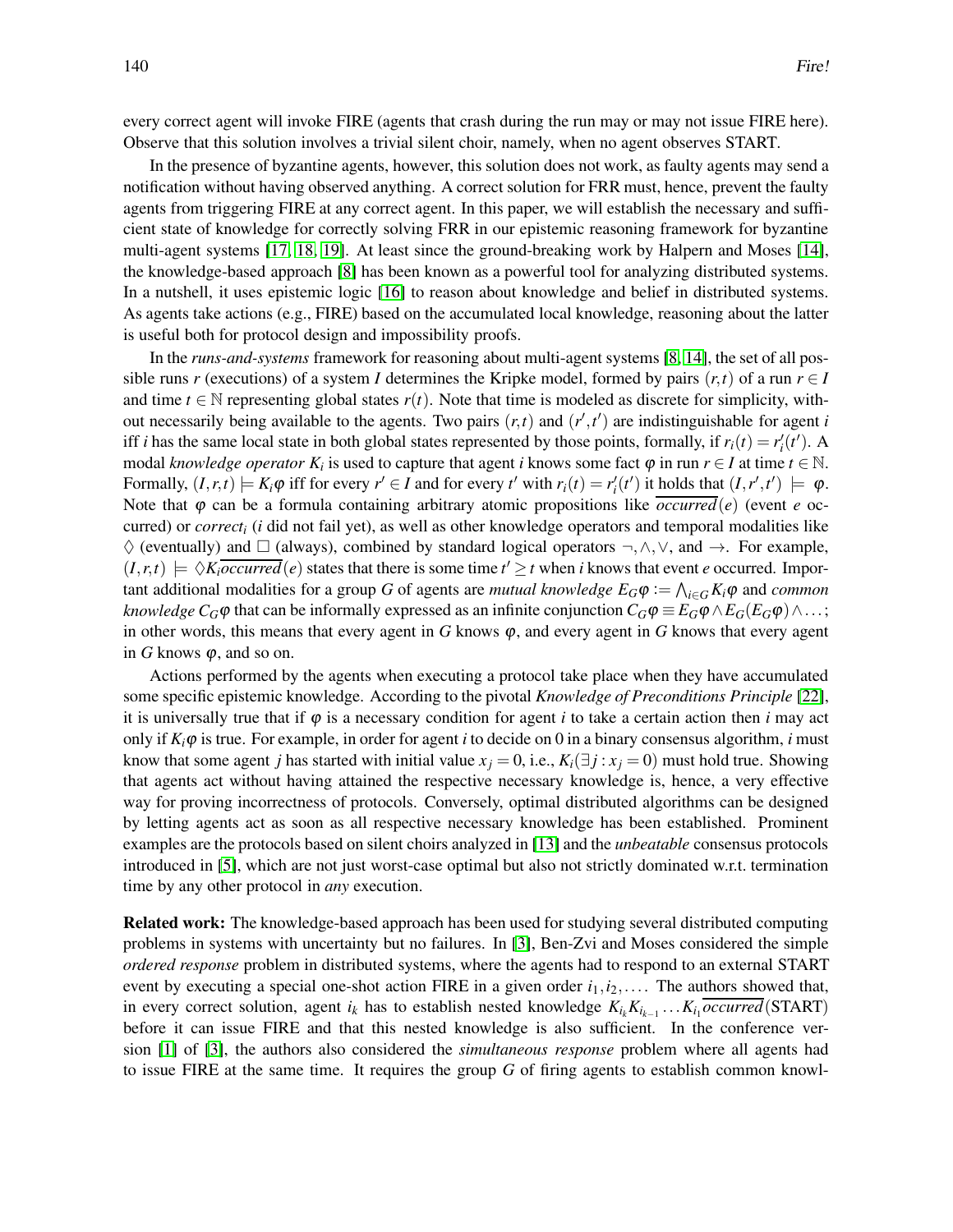edge *CGoccurred*(START) [\[14\]](#page-11-7). This work was later extended to responses that are not simultaneous but tightly coordinated in time [\[2,](#page-10-1) [12\]](#page-11-12).

The knowledge-based approach has also been successfully applied to fault-tolerant synchronous distributed systems. Agents suffering from crash or omission failures have been studied in [\[24,](#page-12-7) [25\]](#page-12-8), primarily in the context of agreement problems [\[7,](#page-11-13) [15\]](#page-11-14), which require some form of common knowledge. Important ingredients here are the indexical set of correct agents and a related belief operator  $B_i\varphi := K_i(correct_i \to \varphi)$  [\[23\]](#page-12-9), which states that agent *i* knows  $\varphi$  to be true in all runs where *i* is correct. This notion of "defeasible knowledge" also underlies a variant of common knowledge that has been used successfully for characterizing simultaneous distributed agreement [\[24,](#page-12-7) [25\]](#page-12-8). Closer related to our FRR problem is eventual distributed agreement studied in [\[15\]](#page-11-14), where the stronger notion of continual common knowledge proved its value. The latter needs to hold throughout a run, i.e., from the beginning, which makes sense here since it is only applied to conditions on the initial state. Continual common knowledge does not seem readily applicable to FRR, however, as START can occur at any time in a run. More recent results are the already mentioned unbeatable consensus algorithms in synchronous systems with crash failures [\[5\]](#page-11-10) and the silent-choir based message-optimal protocols [\[13\]](#page-11-0).

Detailed contributions: We rigorously define the FRR problem and its weaker variant FR, without the all-or-nothing requirement (agreement), in epistemic terms and identify the necessary and sufficient state of knowledge that must be established by a correct agent in order to issue FIRE in every correct solution for FRR. Since FRR involves distributed agreement, the required state of knowledge involves some form of (eventual) common knowledge of *occurred*(START). Interestingly, it turned out that establishing the respective eventual mutual knowledge (namely, "eventual mutual hope" where the hope modality is defined as  $H_i\varphi := correct_i \rightarrow B_i\varphi$ ) already implies the required common knowledge (namely, "eventual common hope"). We also identify subtle variations of the necessary and sufficient state of knowledge for FRR for different assumptions on the occurrence of START.

Whereas identifying the necessary and sufficient state of knowledge for the agents to FIRE does not immediately lead to efficient practical protocols, it is an important first step towards this goal. Indeed, as for the ordered response problem in [\[3\]](#page-11-11), for example, we expect this knowledge to lead to necessary and sufficient *communication structures*, which must be present in every run of any correct protocol solving FRR. Knowing the latter would not only enable us to decide right away whether the communication guarantees provided by some distributed system allow to solve FRR, but also facilitate the design of efficient protocols.

**Paper organization:** In Section [2,](#page-2-0) we introduce some minimal basic notation from our modeling framework [\[19\]](#page-11-6). In Section [3,](#page-4-0) we provide the detailed definition and an epistemic analysis of the FRR problem. Some conclusions and directions of future work in Section [4](#page-10-2) complete our paper.

# <span id="page-2-0"></span>2 Preliminaries

In this section, we outline the basic concepts and facts that are employed in our epistemic analysis of Firing Rebels with Relay (FRR). Our analysis was actually performed within the rigorous framework (that is based on the standard runs-and-systems framework) first developed in [\[19\]](#page-11-6), which incorporates agents' ability to arbitrarily deviate from normative behavior. This framework enables one to formally express the epistemic limitations (of the agents) that the presence of possibly fully byzantine agents in the system imposes.

In particular, we proved in [\[18\]](#page-11-5) that asynchronous agents in a system with fully byzantine agents can never *know* that a particular event took place or even that an agent performed a particular action (since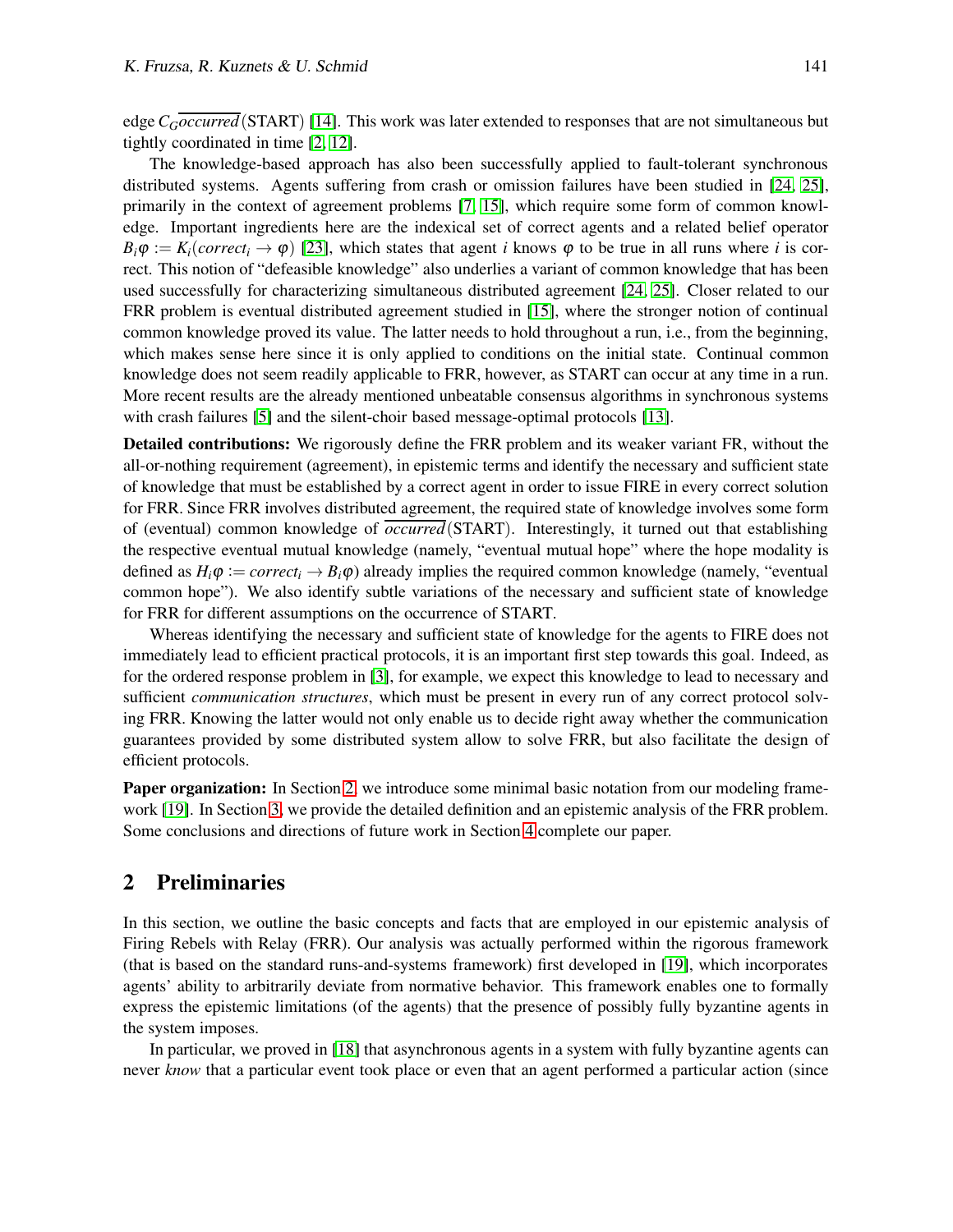the local state of a malfunctioning agent may have been corrupted, the above statement applies even to the agent's knowledge of its own actions). This rather disappointing result stems from the inability of even correct agents to exclude the possibility of the so-called *brain-in-a-vat scenario*. In other words, an agent can never be sure that the events and actions recorded in its local history truly happened as recorded rather than being figments of its own malfunction. To make matters worse, agents can also never *know* that they are correct either. Thus, unable to rely on knowledge or their own correctness, our agents are forced to rely instead on *belief*  $B_i\varphi := K_i(correct_i \rightarrow \varphi)$  (cf. [\[23\]](#page-12-9)). In this paper, we show that even belief is not always appropriate and needs to be replaced with a modality we called *hope* defined as  $H_i\varphi := correct_i \rightarrow B_i\varphi$  (for a detailed explanation see Remark [11\)](#page-7-0).

Since the epistemic analysis presented in this paper is protocol-independent and does not rely on the artefacts of our modeling, we omit all details irrelevant to the task at hand and present our findings in an epistemic language with temporal modalities that is interpreted in Kripke models generated by runs in our framework. The purpose of this section is to provide all the necessary ingredients (referring the reader to [\[17,](#page-11-4) [18,](#page-11-5) [19\]](#page-11-6) for full details of the said framework).

We fix a finite set  $\mathscr{A} = \{1, \ldots, n\}$  of *asynchronous agents* with *perfect recall*. Each agent  $i \in \mathscr{A}$ can perform *actions* (according to its protocol), e.g., send *messages*. One of the actions any agent can perform is FIRE. Agents also witness *events* (triggered by the *environment*) such as message delivery. One of the events that can be observed by any agent is START. We use a discrete time model governed by a global clock with domain  $\mathbb{T} = \mathbb{N}$ . All events taking place after clock time  $t \in \mathbb{T}$  and no later than  $t + 1$ are grouped into a *round* denoted  $t + \frac{1}{2}$  and are treated as happening simultaneously. Apart from actions, everything in the system is governed by the *environment*. Unlike the environment, agents only have limited local information, in particular, being asynchronous, do not have access to the global clock. This is achieved by allowing them not to perform actions in some rounds and allowing them, in the absence of either actions or events, to stay in the same local state for several rounds in a row. The agents have perfect recall in the sense that, once recorded in their local history, actions and events are never forgotten.

No assumptions apart from liveness are made about the communication. Messages can be lost, arbitrarily delayed, and/or delivered in the wrong order. In addition, the environment may cause at most *f* agents to become *byzantine* faulty. A byzantine faulty agent can perform any action irrespective of its protocol and "observe" events that did not happen. It can also have false memories about actions it has performed. At the same time, like the global clock, such malfunctions are not directly visible to an agent.

Throughout the paper, horizontal bars signify phenomena that are correct. Note that the absence of this bar should not be equated to faultiness but rather means the absence of a claim of correctness.

Agent *i*'s local view of the system immediately after round *t* +½, referred to as (*process-time* or *agent-time*) *node*  $(i, t + 1)$ , is recorded in *i*'s *local state*  $r_i(t + 1)$ , also called *i*'s *local history*. A *run r* is a sequence of *global states*  $r(t) = (r_{\varepsilon}(t), r_1(t), \dots, r_n(t))$  of the whole system consisting of the *state*  $r_{\varepsilon}(t)$ *of the environment* and local states  $r_i(t)$  of every agent. Unlike local states, the global state of the system necessarily updates every round to include all actions and events that happened (even the empty set thereof is faithfully recorded and modifies the global state). The set of all global states is denoted  $\mathscr G$ .

What happens in each round is determined by nondeterministic protocols  $P_i$  of the agents, the nondeterministic protocol *P*<sup>ε</sup> of the environment, and chance, the latter implemented as the *adversary* part of the environment (the exact technical details are not important for this paper).

In our epistemic analysis, we consider pairs  $(r,t)$  of a run r and time t. A *valuation function*  $\pi$ determines whether an atomic proposition from *Prop* is true in run *r* at time *t*. The determination is arbitrary except for a small set of *designated atomic propositions* whose truth value at (*r*,*t*) is fully determined by the state of the system. More specifically, for  $i \in \mathcal{A}$  and  $t \in \mathbb{T}$ ,

*correct<sub>i</sub>* is true at  $(r, t)$  iff no faulty event happened to *i* by time *t*;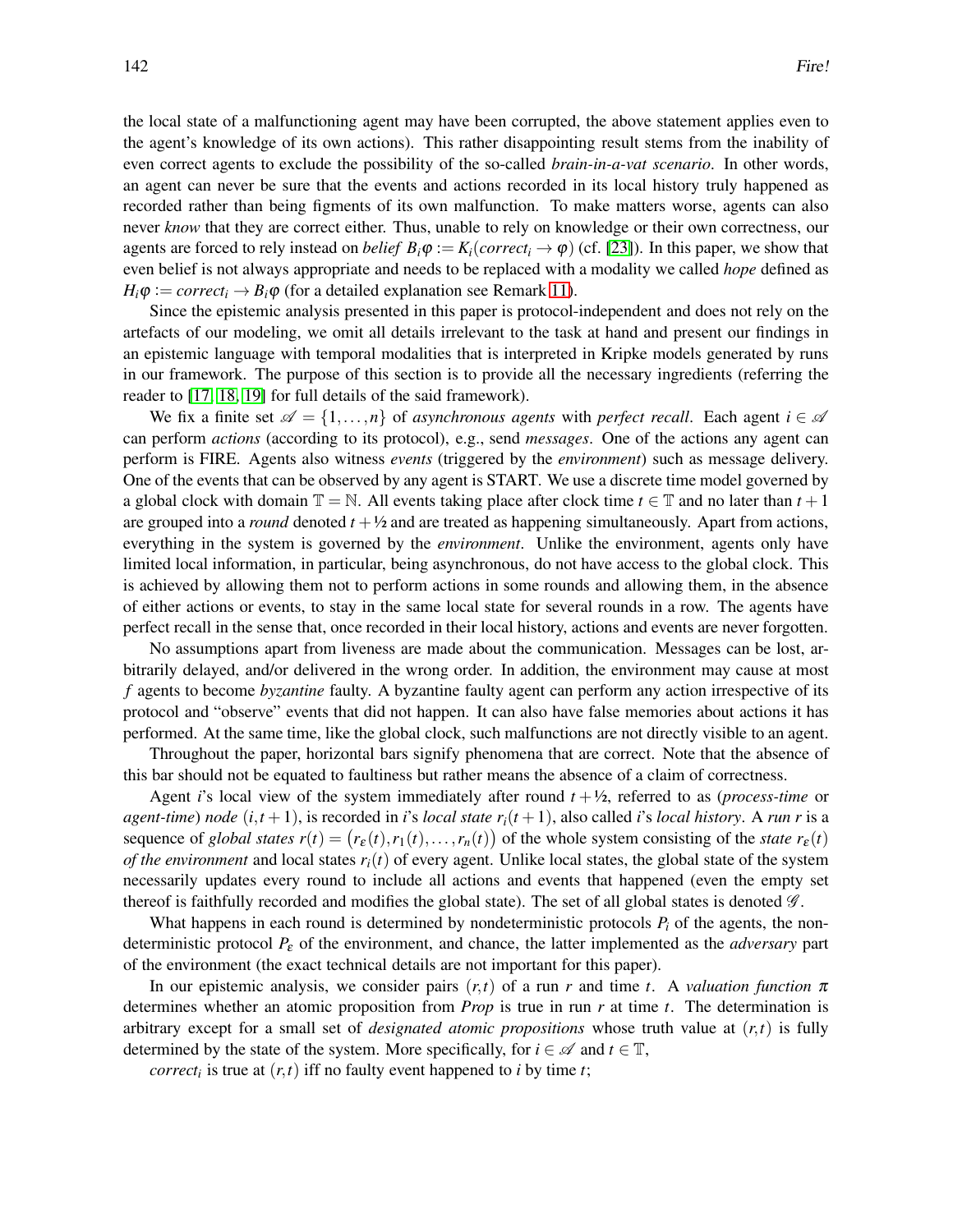$\overline{occurred_i(o)}$  is true at  $(r, t)$  iff *i*'s local history  $r_i(t)$  contains an *accurate* record of action/event *o* occurring (for example, in this paper we use action  $o = \text{FIRE}$  and event  $o = \text{START}$ );

 $occurred(o) := \bigvee_{i \in \mathcal{A}} occurred_i(o).$ 

An *interpreted system* is a pair  $I = (R, \pi)$  where R is the set of considered runs. The language is  $\varphi ::= p \mid \neg \varphi \mid (\varphi \land \varphi) \mid K_i \varphi \mid \Diamond \varphi \mid Y \varphi$  where  $p \in Prop$  and  $i \in \mathcal{A}$ ; derived Boolean connectives are defined in the usual way;  $\Box \varphi := \neg \Diamond \neg \varphi$ . Truth for these *formulas* is defined in the standard way, in particular, for a run  $r \in R$ , time  $t \in \mathbb{T}$ , atomic proposition  $p \in Prop$ , agent  $i \in \mathcal{A}$ , and formula  $\varphi$ , we have  $(I,r,t) \models p$  iff  $(r,t) \in \pi(p)$ , and  $(I,r,t) \models K_i \varphi$  iff  $(I,r',t') \models \varphi$  for any  $r' \in R$  and  $t' \in \mathbb{T}$  such that  $r_i(t) = r'_i(t')$ , and  $(I, r, t) \models \Diamond \varphi$  iff  $(I, r, t') \models \varphi$  for some  $t' \geq t$ , and  $(I, r, t) \models Y\varphi$  iff  $t > 0$  and  $(I, r, t-1) \models \varphi$ . A formula  $\varphi$  is valid in *I*, written  $I \models \varphi$ , iff  $(I, r, t) \models \varphi$  for all  $r \in R$  and  $t \in \mathbb{T}$ .

## <span id="page-4-0"></span>3 The Firing Rebels Problem

In [\[27\]](#page-12-2), Srikanth and Toueg introduced the consistent broadcasting primitive, which proved its value in several different contexts, ranging from low-level byzantine fault-tolerant tick generation in various system models [\[6,](#page-11-1) [11,](#page-11-2) [26,](#page-12-3) [30\]](#page-12-4) to classic clock synchronization [\[27\]](#page-12-2) to Byzantine Agreement [\[28\]](#page-12-5). As argued already in Section [1,](#page-0-1) it gave rise to our *Firing Rebels with Relay* problem FRR [\[9\]](#page-11-15), which can be seen as a natural generalization of a *silent choir* in byzantine fault-tolerant systems [\[13\]](#page-11-0). As an important building block for designing byzantine fault-tolerant systems, it is therefore a natural target for a detailed epistemic analysis in our framework [\[19\]](#page-11-6).

Our Firing Rebels problems assume that every agent  $i \in \mathcal{A}$  may observe an event START and may generate an action FIRE according to the following specification:

<span id="page-4-1"></span>Definition 1 (Firing Rebels with and without Relay). *A system is consistent with* Firing Rebels (FR) *for*  $f \geq 0$  *when all runs satisfy:* 

- (C) Correctness*: If at least* 2 *f* + 1 *agents learn that* START *occured at a correct agent, all correct agents perform* FIRE *eventually.*
- (U) Unforgeability*: If a correct agent performs* FIRE*, then* START *occurred at a correct agent.*

*Moreover, the system is consistent with* Firing Rebels with Relay (FRR) *if every run also satisfies:*

(R) Relay*: If a correct agent performs* FIRE*, all correct agents perform* FIRE *eventually.*

Remark 2 (Variants of Correctness). *A different specification for Correctness can sometimes be found in literature:* "If at least  $f + 1$  reliable agents locally observed START, then some reliable agent fires eventually*" (see, e.g., [\[4\]](#page-11-3)). Here, a reliable agent is one that* will always *follow its protocol, which corresponds to a forever correct agent in our terminology. In the case of FRR, by invoking* (R)*, this specification implies "*If at least *f* +1 reliable agents locally observed START, then all reliable agents fire eventually*." Relying on such a specification in asynchronous settings is problematic, however, because reliability depends on the future behavior of the system. Even complete knowledge of the global state, at a given time in a run, does not allow to identify the reliable agents whose observations of* START *could be relied upon. Thus, we require*  $2f + 1$  *arbitrary (correct or faulty) agents instead. Of course, given the limit of f faulty agents per run, at least f* +1 *(not necessarily the same) of these agents will remain reliable in every run. Moreover, we relax the condition of the*  $2f + 1$  *agents locally observing* START *to each of them learning that* START *happened to some correct agent. This is preferable, because direct observation is only one possible way of ascertaining that* START *occurred. For instance, if an agent has*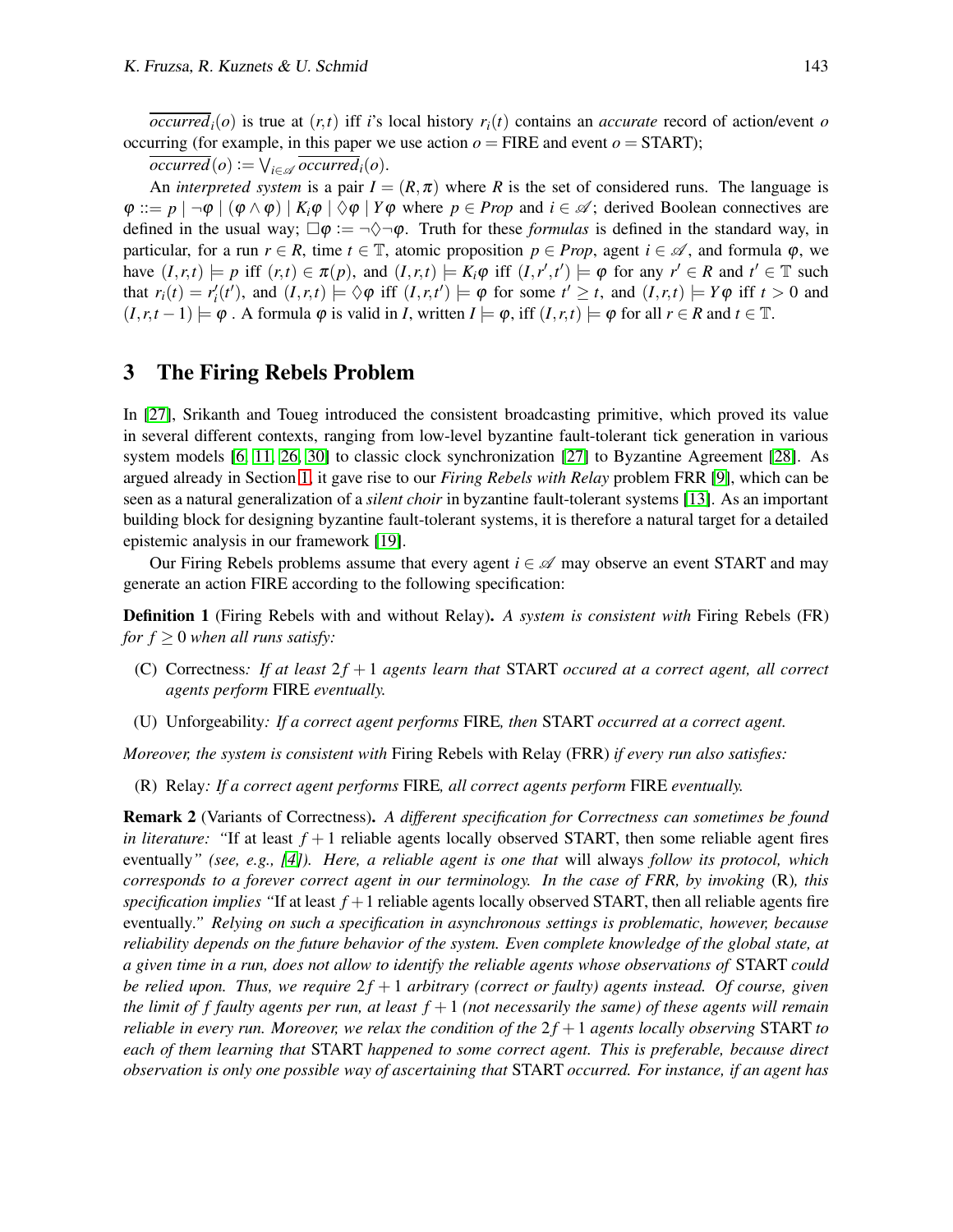*already determined*[2](#page-5-0) *who the f faulty agents are, e.g., due to their erratic behavior in the past, then a confirmation of* START *from just one other agent would be sufficient.*

We use the following abbreviations:

$$
B_i \varphi := K_i(\text{correct}_i \to \varphi) \qquad H_i \varphi := \text{correct}_i \to B_i \varphi = \text{correct}_i \to K_i(\text{correct}_i \to \varphi)
$$
\n
$$
E^B \varphi := \bigwedge_{j \in \mathscr{A}} B_j \varphi \qquad E^H \varphi := \bigwedge_{j \in \mathscr{A}} H_j \varphi
$$
\n
$$
E^{\Diamond B} \varphi := \bigwedge_{j \in \mathscr{A}} \Diamond B_j \varphi \qquad E^{\Diamond H} \varphi := \bigwedge_{j \in \mathscr{A}} \Diamond H_j \varphi
$$

It has been shown in [\[10\]](#page-11-16) that hope is a normal modality, in particular,  $\models H_i(\varphi \land \psi) \rightarrow H_i\varphi \land H_i\psi$ . We define eventual common hope  $C^{\Diamond H} \varphi$  as the greatest fixed point of the equation  $\chi \leftrightarrow E^{\Diamond H}(\varphi \wedge \chi)$  in the standard way (using the Knaster–Tarski theorem [\[29\]](#page-12-10)) and use the following properties (the general versions of which can be found in Lemma 11.5.7 in [\[8\]](#page-11-8)): for any interpreted system *I*,

<span id="page-5-3"></span><span id="page-5-2"></span>
$$
I \quad \models \qquad C^{\diamond H} \varphi \leftrightarrow E^{\diamond H} (\varphi \wedge C^{\diamond H} \varphi); \tag{1}
$$

if 
$$
I \models \psi \rightarrow E^{\Diamond H}(\varphi \land \psi)
$$
, then  $I \models \psi \rightarrow C^{\Diamond H} \varphi$ . (2)

### 3.1 Modeling

<span id="page-5-1"></span>**Definition 3.** *For an agent*  $i \in \mathcal{A}$ *, we define:* 

$$
\overline{start}_i := Y \overline{occurred}_i(\text{START}) \land correct_i \qquad \overline{fire}_i := \overline{occurred}_i(\text{FIRE}) \land correct_i
$$
\n
$$
\overline{start} := \bigvee_{j \in \mathcal{A}} \overline{start}_j \qquad \overline{fire} := \bigvee_{j \in \mathcal{A}} \overline{fire}_j
$$

Note that for one of these formulas to be true, it is necessary for (one of) the involved agent(s) to be correct not only at the time the event/action in question occurred but also at the time of the evaluation. Using the yesterday modality *Y* in *start<sup>i</sup>* accounts for the fact that agents cannot act on a precondition in the same round it is established.

Using Def. [3,](#page-5-1) we can translate the specification of FRR (stated in Def. [1\)](#page-4-1) as follows:

Definition 4 (Modeling Firing Rebels). *An interpreted system I is consistent with Firing Rebels with Relay for f* ≥ 0 *if the following conditions Correctness* (C)*, Unforgeability* (U)*, and Relay* (R) *hold:*

(C) 
$$
I \models \bigvee_{\substack{G \subseteq \mathscr{A} \\ |G| = 2f+1}} \bigwedge_{j \in G} K_j(\text{correct}_j \to \overline{\text{start}}) \to \bigwedge_{i \in \mathscr{A}} \Diamond(\text{correct}_i \to \overline{\text{fire}}_i)
$$

\n(U)  $I \models \overline{\text{fire}} \to \overline{\text{start}}$ 

\n(R)  $I \models \overline{\text{fire}} \to \bigwedge_{i \in \mathscr{A}} \Diamond(\text{correct}_i \to \overline{\text{fire}}_i)$ 

Remark 5 (Variants of eventuality). *The phrase* all correct agents fulfill <sup>ϕ</sup>*<sup>i</sup>* eventually *in Def. [1](#page-4-1) can be formalized in two different ways:*

•  $\bigwedge_{i\in\mathscr{A}} \Diamond (correct_i\rightarrow \phi_i)$  states that each agent will either become faulty at some point in the future *or will fulfill its respective* <sup>ϕ</sup>*<sup>i</sup> at some point in the future.*

<span id="page-5-0"></span><sup>2</sup>Strictly speaking, the agent in this situation *does not know* that the *f* agents are faulty, but rather that they are faulty if it itself is not. By the same token, whenever we say "learned," "determined," or "ascertained" above, what we mean is reasoning under the assumption of its own correctness, i.e., the belief modality  $B_i$  rather than the knowledge modality  $K_i$ .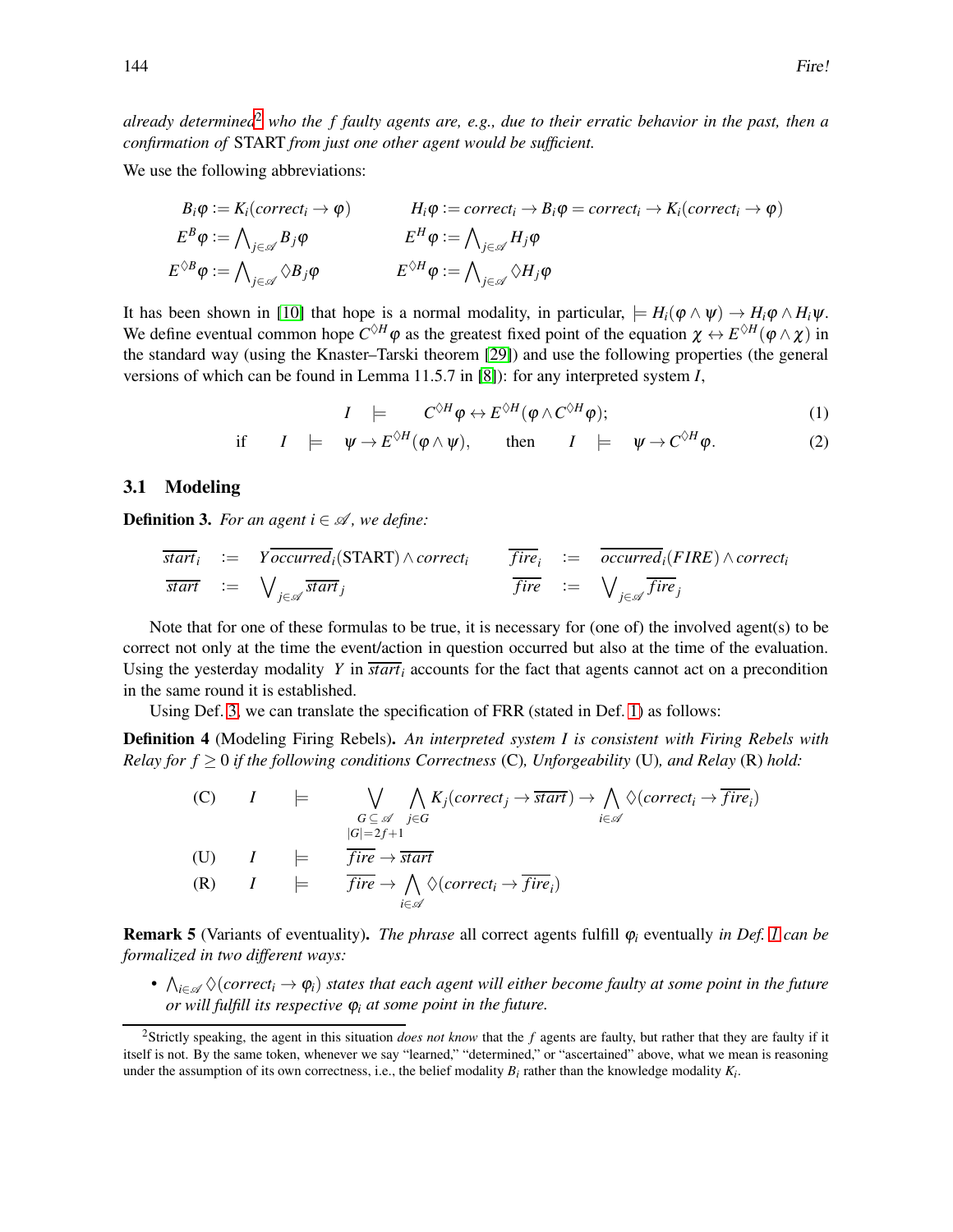•  $\Diamond \bigwedge_{i \in \mathscr{A}} (correct_i \to \varphi_i)$  states that there is one moment in the future by which every agent still *correct fulfills its respective* <sup>ϕ</sup>*<sup>i</sup> .*

*The second statement is a strengthening of the first by demanding agents to have one common moment by which all correct agents fulfill their respective* <sup>ϕ</sup>*i's. On the other hand, the first variant is a more intuitive reading that is more widely applicable. Fortunately, for our model of FRR with*  $\varphi_i = \overline{fire}_i$ *, the two formulations are equivalent because, due to agents having perfect recall, correct<sup>i</sup>* → *fire<sup>i</sup> is a stable fact.*

#### 3.2 Necessary and Sufficient Level of Knowledge

The goal of this subsection is to

- (a) strengthen the given necessary conditions on a single agent's firing namely, that *start* must hold by Unforgeability (U) and  $\bigwedge_{i \in \mathcal{A}} \bigvee (correct_i \rightarrow \overline{fire}_i)$  must hold by Relay (R) — to statements that describe the state of knowledge necessary for the agent to achieve before firing;
- (b) show that firing upon reaching this state of knowledge is sufficient for satisfying the conditions Unforgeability (U) and Relay (R) on all correct agents eventually firing;
- (c) show how Correctness (C) helps simplify these necessary and sufficient conditions in the presence of sufficiently many agents.

Thus, protocols prescribing an agent to fire as soon as this state of knowledge is achieved are correct and optimal in the sense that firing earlier would violate the necessary conditions whereas firing prescribed by this state of knowledge is guaranteed to fulfill all requirements of FRR.

Note that the case when insufficiently many agents learn that START occurred at a correct agent trivially satisfies condition  $(C)$ . In this case, FRR reduces to  $(U)+(R)$ , a problem with a trivial solution of all correct agents not firing. It is the combination of all all three conditions that makes FRR a problem worth the analysis.

The first lemma formalizes the fact that, since agents have perfect recall of their past perceptions, reasoning under the assumption of their own correctness leads them to *believe* that these perceptions were accurate. For instance, an agent who recalls observing START believes that, unless it is faulty, a correct agent (namely, itself) observed START. (A formal proof can be found in the Appendix on p. [151.](#page-12-11))

<span id="page-6-2"></span>**Lemma 6.** *For any interpreted system I and any agent i*  $\in \mathcal{A}$ :

$$
I \quad \models \quad \overline{fire}_i \rightarrow B_i \overline{fire}_i \tag{3}
$$

$$
I \quad \models \quad \overline{fire_i} \rightarrow B_i \overline{fire} \tag{4}
$$

$$
I \quad \models \quad \overline{start}_i \rightarrow B_i \overline{start}_i \tag{5}
$$

$$
I \quad \models \quad \overline{start}_i \rightarrow B_i \overline{start} \tag{6}
$$

Unforgeability (U) states that *start* is a necessary condition for a correct agent firing. It follows from the Knowledge of Preconditions Principle that any correct agent must ascertain *start* (modulo its own correctness) before firing. We formalize this argument and provide an independent proof:

<span id="page-6-3"></span>Lemma 7 (State of knowledge necessary for firing in presence of Unforgeability (U)). *Let I be an interpreted system consistent with Unforgeability* (U). For any agent  $i \in \mathcal{A}$ ,

$$
I \quad \models \quad \overline{fire}_i \rightarrow B_i \overline{start} \,. \tag{7}
$$

*Proof.* Immediately follows from [\(4\)](#page-6-0), (U), and monotonicity/normality of *B<sup>i</sup>* .

<span id="page-6-1"></span><span id="page-6-0"></span> $\Box$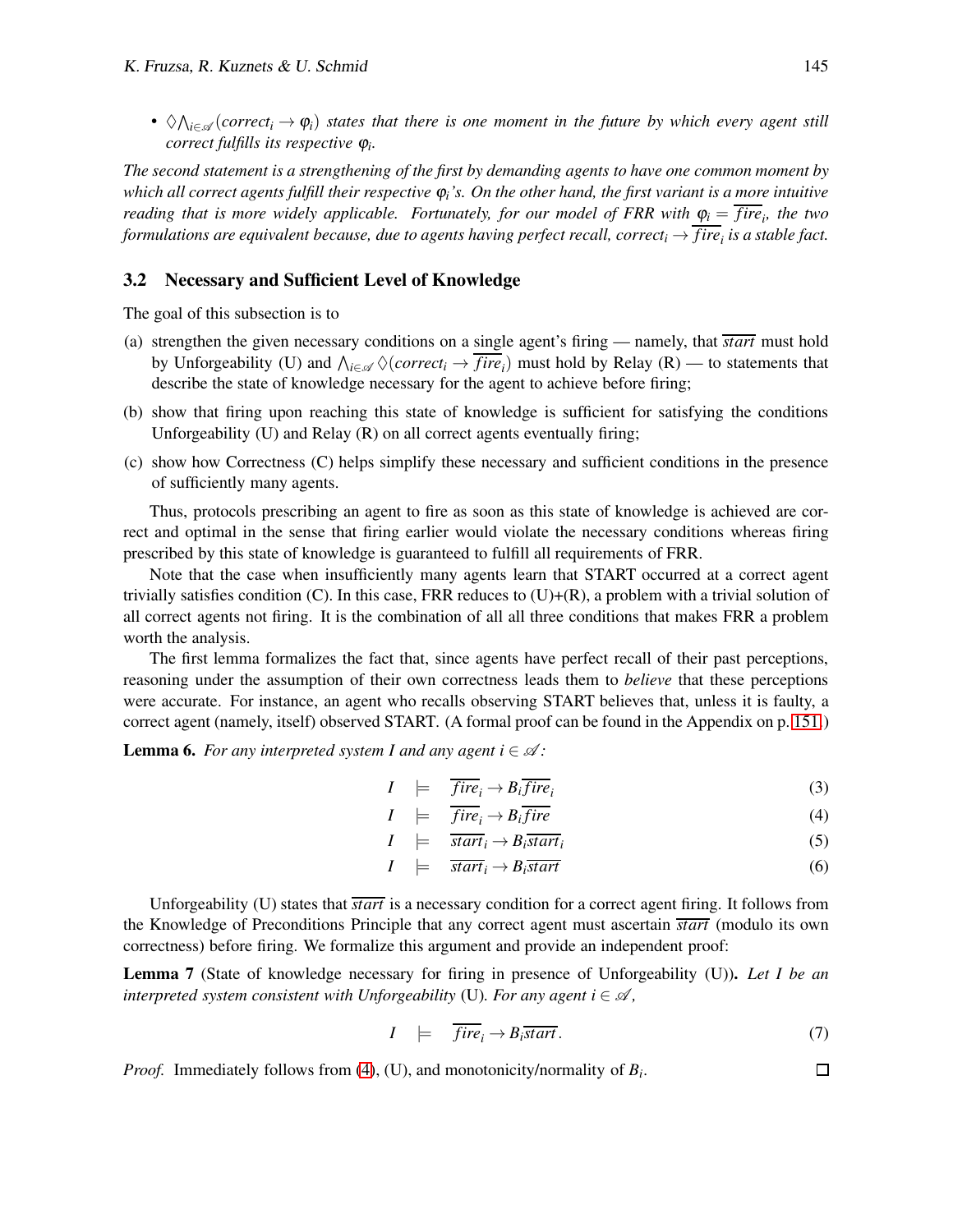$\Box$ 

#### Corollary 8. *For any interpreted system consistent with FR,* [\(7\)](#page-6-1) *is satisfied for all agents.*

Similarly, lifting the Relay condition (R) to the level of agent's knowledge yields the requirement that, in order to fire, an agent must believe that all correct agents eventually will have fired.

<span id="page-7-4"></span>Lemma 9 (State of knowledge necessary for firing in presence of Relay (R)). *Let I be an interpreted system consistent with Relay* (R). For any agent  $i \in \mathcal{A}$ ,

<span id="page-7-3"></span>
$$
I \models \overline{fire}_i \rightarrow B_i \bigwedge_{j \in \mathscr{A}} \Diamond (correct_j \rightarrow \overline{fire}_j). \tag{8}
$$

*Proof.* Immediately follows from [\(4\)](#page-6-0), (R), and monotonicity of *B<sup>i</sup>* .

Combining the conditions necessary for (U) and (R), we establish the following level of knowledge necessary for firing in FRR (a proof can be found in the Appendix on p. [151\)](#page-12-11):

<span id="page-7-2"></span>Theorem 10 (State of knowledge necessary for firing in presence of both (U) and (R)). *Let I be an interpreted system consistent with* (U) *and* (R). For any agent  $i \in \mathcal{A}$ ,

$$
I \qquad \models \qquad \overline{fire}_i \rightarrow B_i \left( \overline{start} \wedge E^{\lozenge H} \overline{start} \right).
$$

<span id="page-7-0"></span>**Remark 11** (Emergence of hope). *Note that*  $I \models \overline{fire_i} \rightarrow B_iE^{\lozenge B}$  *start does not generally hold. We cannot strengthen the necessary condition by replacing eventual mutual hope with eventual mutual belief, i.e., by omitting correct<sup>j</sup> therein. In other words, the use of hope for deeper iterations of knowledge modalities is crucial for the correct formulation. Indeed, in the case of our notion of belief, agent i can rarely have unconditional beliefs about another agent j's* beliefs*. The problematic situation is when agent j's perception is compromised. In that case, agent i has no way of ascertaining what j's erroneous input data might be and, hence, cannot determine what a correct agent would have inferred from these incorrect inputs. According to our notion of belief, whether agent i itself is correct or not, it reasons assuming that its own perceptions are the objective reality. The correct<sup>j</sup> assumption is, therefore, necessary to anchor j to the same (allegedly) objective reality contemplated by i, even though j's access to the facts of this objective reality is generally different from i's. Note also that j's reasoning is generally happening in the future relative to i's current reasoning, meaning that we also implicitly assume reality to be stable.*

Remark 12 (Relation to indexical sets). *Another approach to describing beliefs of fault-prone agents is via so-called indexical sets [\[8,](#page-11-8) [25\]](#page-12-8), which are variable (non-rigid) sets that can be used to represent the set of all correct agents at every point in the system. While our results could be reformulated in terms of indexical sets, there were several reasons for us to choose another language. Besides the ability to reason about all agents, whether correct or faulty, in a uniform way, we tried to stay as close as possible to the standard language of epistemic modal logic. Perhaps more importantly, however, was the moral lesson of the already mentioned Knowledge of Preconditions Principle [\[22\]](#page-12-6), which reveals how important it is for an agent to know all ingredients affecting its behavior, correctness of itself and other agents being one of them. Thus, we believe that the transparent and explicit use of correctness in our language is advantageous. An immediate example is the distinction between belief and hope discussed in Remark [11,](#page-7-0) which would have remained somewhat obscured in the indexical set notation.*

<span id="page-7-1"></span>**Remark 13** (Eventual mutual hope is not sufficient). *While using B<sub>i</sub>* ( $\overline{start} \wedge E^{\lozenge H} \overline{start}$ ) as a trigger for *agent i firing will ensure Unforgeability* (U)*, it is too weak to guarantee Relay* (R)*. Indeed, consider a system with 3 agents (n* = 3), *at most one of which can become faulty (f* = 1). In such a system, *receiving the same information from two independent sources is sufficient to believe in its validity, while information from only one source without observing it first hand is not. Suppose that the protocol forces*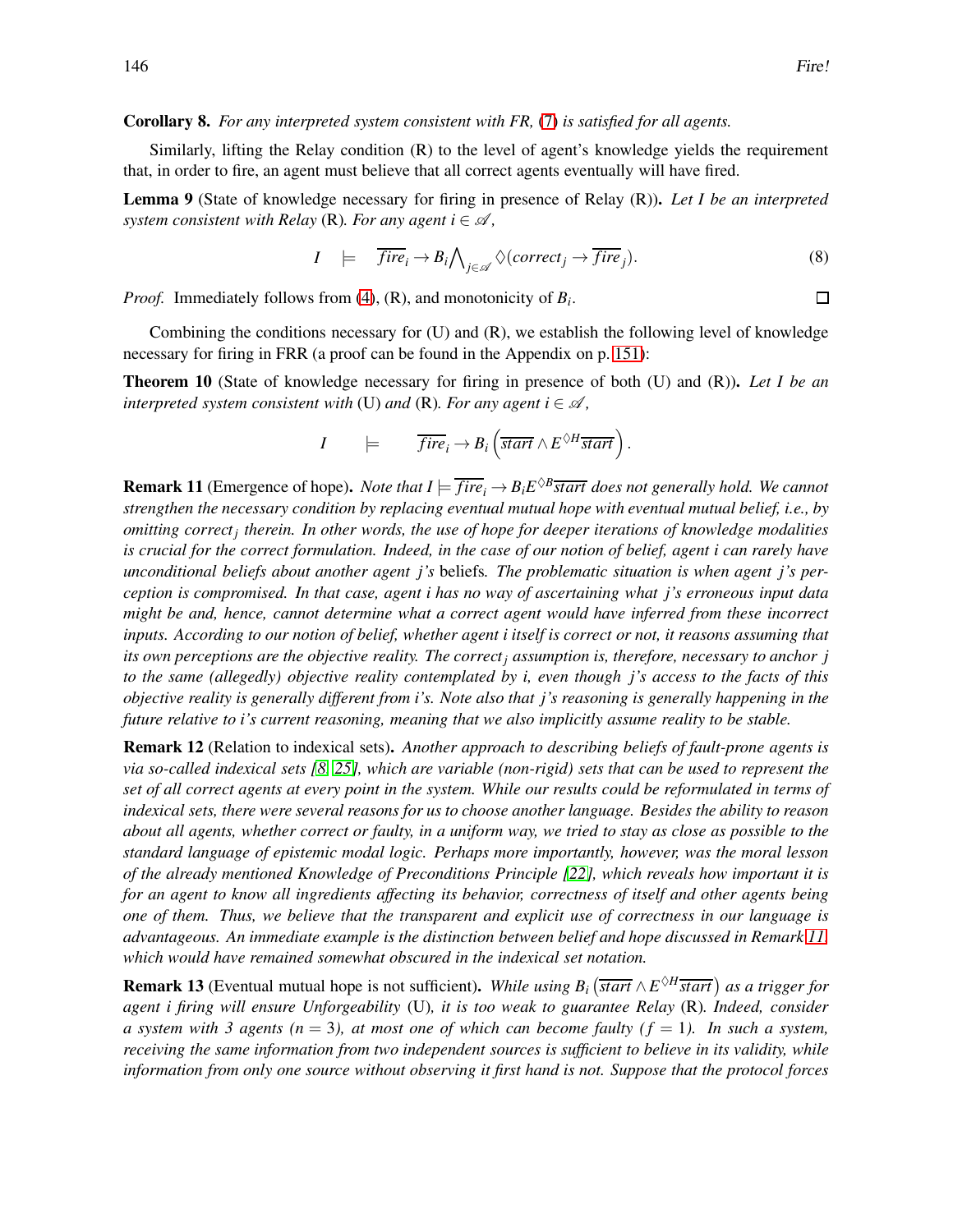*a correct agent to notify all other agents whenever it observed* START*. Consider a run where agent b is byzantine from the beginning, whereas agents*  $c_1$  *and*  $c_2$  *remain correct. Let*  $c_1$  *and*  $c_2$  *each observe* START and, hence, notify all agents about it. Meanwhile b falsely notifies  $c_2$  that it too observed START *but will never duplicate this message to c*1*. Thus,*

- *correct c<sub>2</sub> observed* START *and eventually received 2 confirmations of* START *from c<sub>1</sub> and b*;
- *correct c<sub>1</sub> observed* START *and eventually received 1 confirmation of* START *from c*<sub>2</sub>*;*
- *faulty b did not observe* START *but was eventually notified of* START *by both c*<sup>1</sup> *and c*2*.*

*In this situation, all agents eventually believe that* START *was correctly observed (c*<sup>1</sup> *and c*<sup>2</sup> *saw it themselves, whereas b has 2 independent confirmations). Moreover, c*<sup>2</sup> *has a reason to believe in the eventual mutual hope of* START*. Indeed, hope would be trivially satisfied for a faulty agent, whereas any correct agent would eventually receive at least 2 confirmations out of 3 that c<sub>2</sub> <i>itself possesses. Thus, according to the proposed knowledge threshold, c*<sup>2</sup> *should fire. On the other hand, c*<sup>1</sup> *will never fire because it cannot be sure that b will eventually hope that* START *occurred. In c*1*'s mind, if b were correct and c*<sup>2</sup> *were faulty and did not send a confirmation to b, then b would only ever receive 1 confirmation, which is not sufficient to make it trust* START *truly occurred. Hence, c*<sup>1</sup> *would never fire, and Relay* (R) *would be violated.*

The issue here is that  $B_i E^{\diamond H}$ *start for one correct agent i does not generally imply that eventually*  $B_j E^{\diamondsuit H}$ *start for all other correct agents j.* 

Thus, although  $B_i E^{\lozenge H}$ *start* is necessary before *i* can fire and is in principle actionable, acting on it may be premature. The necessary state of knowledge must be further strengthened. Since FRR involves an agreement property (one correct agent fires only if all other correct agents also fire eventually), it is not very surprising that, in fact, some form of common knowledge, specifically *eventual common hope*, plays a role. We have shown (see a proof in the Appendix on p. [152\)](#page-12-12) that Unforgeability and Relay together imply that, in order to fire an agent must ascertain (modulo its own correctness) both that START was observed by some correct agent and the eventual common hope of the same fact:

<span id="page-8-1"></span>Theorem 14 (State of knowledge necessary for firing in presence of both (U) and (R)). *Let I be an interpreted system consistent with* (U) *and* (R). For any agent  $i \in \mathcal{A}$ ,

<span id="page-8-0"></span>
$$
I \quad \models \quad \overline{fire_i} \rightarrow B_i \Big( \overline{start} \wedge C^{\Diamond H} \overline{start} \Big). \tag{9}
$$

Corollary 15. *For any interpreted system consistent with FRR,* [\(9\)](#page-8-0) *is satisfied for all agents.*

We now show (see a proof in the Appendix on p. [152\)](#page-12-12) that, unlike belief in eventual mutual hope (see Remark [13\)](#page-7-1), belief in eventual *common* hope is sufficient to fulfill Unforgeability and Relay, i.e., that firing as soon as the necessary state of knowledge from Theorem [14](#page-8-1) is achieved does guarantee that both (U) and (R) are fulfilled:

<span id="page-8-2"></span>Theorem 16 (Sufficient conditions for (U) and (R)). *For any interpreted system I:*

- $1.$  (U) is fulfilled if  $\bigwedge_{i \in \mathscr{A}} (\neg B_i \overline{start} \rightarrow \neg fire_i).$
- *2. Both* (U) *and* (R) *are fulfilled if*

<span id="page-8-3"></span>
$$
I \models \bigwedge_{i \in \mathscr{A}} \Big( \Big( \neg B_i \Big( \overline{start} \wedge C^{\diamond H} \overline{start} \Big) \rightarrow \neg \overline{fire}_i \Big) \wedge \Big( B_i \Big( \overline{start} \wedge C^{\diamond H} \overline{start} \Big) \rightarrow \diamondsuit(correct_i \rightarrow \overline{fire}_i) \Big) \Big).
$$
\n(10)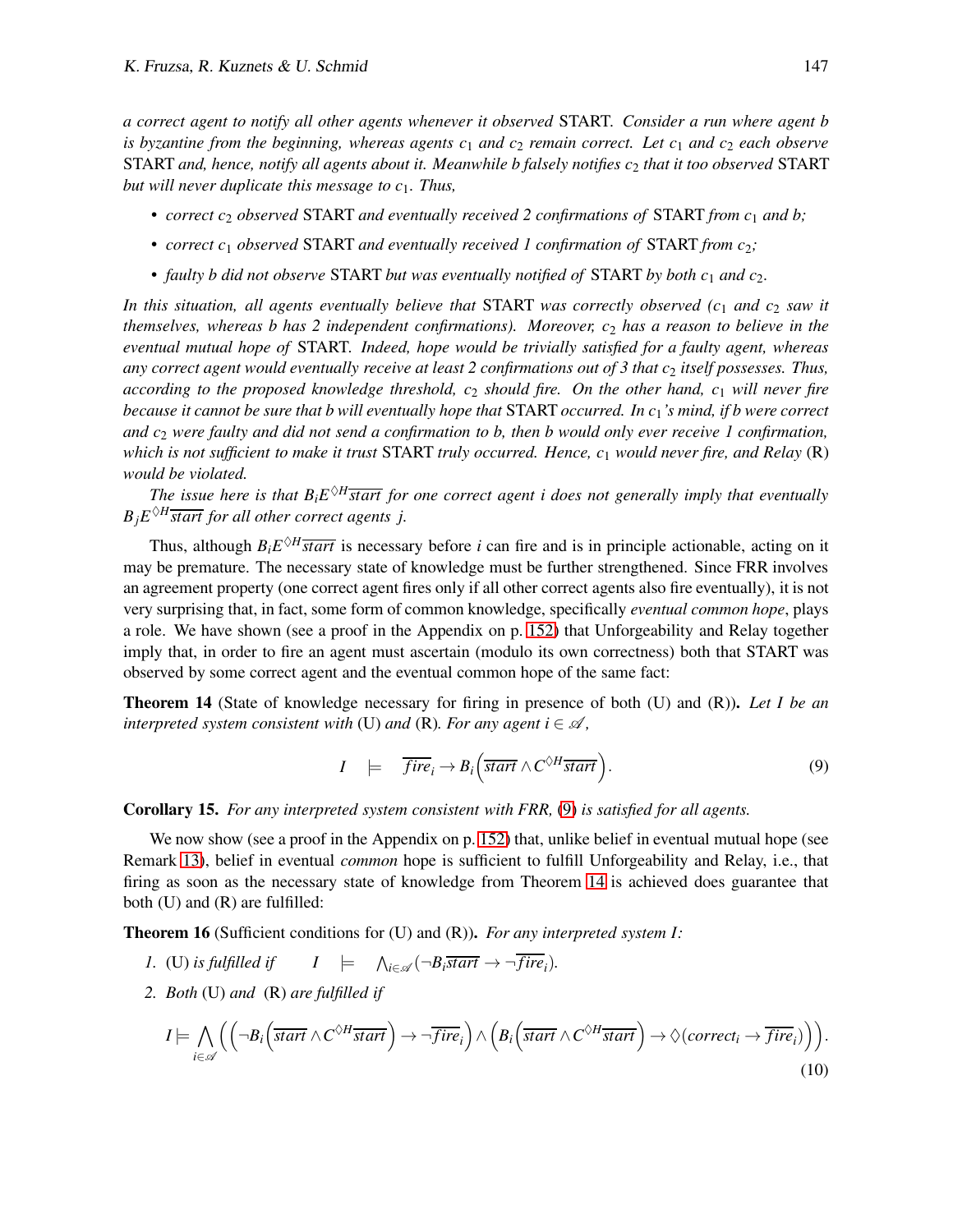Remark 17 (Belief in *start* is not redundant). *Since common knowledge is the strongest type of knowledge and knowledge is supposed to be factive, it might be tempting to think that the conjunct start is redundant in the formulations of Theorems [10,](#page-7-2) [14,](#page-8-1) and [16.](#page-8-2)2. The difference in our setting is that the relevant epistemic state is* eventual*, meaning that it need not be factual at present. Still, one might question how it could be possible to achieve even an eventual knowledge/belief/hope without the event actually happening. Indeed, if there is no reason for agents to expect* START *to necessarily occur, their predictions about* START *occurring can only rely on it already having occurred. This observation is formalized in Lemma [23](#page-9-0) and the immediately following corollary.*

**Definition 18** (Potentially persistent formulas). A formula  $\varphi$  is called potentially persistent *in an interpreted system I* =  $(R, \pi)$  *if, for any run*  $r \in R$  *and any time*  $t \in \mathbb{T}$  *such that*  $(I, r, t) \models \varphi$ *, there exists a run*  $r' \in R$  such that  $r'(t) = r(t) - i.e., r'$  is an alternative continuation of the global state  $r(t) - and$  $\mathit{such that}$   $(I, r', t) \models \Box \varphi$ . In other words, a true potentially persistent formula can stay true forever.

The following 3 lemmas follow from definitions (proofs of the last two are in the Appendix on p. [152\)](#page-13-0).

<span id="page-9-5"></span>**Lemma 19.**  $I \models \neg correct_i \rightarrow \Box \neg correct_i$  for any  $i \in \mathcal{A}$  and interpreted system I.

<span id="page-9-4"></span><span id="page-9-3"></span>**Lemma 20.**  $I \models K_i \Diamond \neg \phi \rightarrow K_i \neg \phi$  for any  $i \in \mathcal{A}$  and  $\phi$  potentially persistent in an interpreted system I. **Lemma 21.**  $I \models B_i \Diamond (correct_i \rightarrow \varphi) \leftrightarrow K_i \Diamond (correct_i \rightarrow \varphi)$  *for any i*  $\in \mathcal{A}$ *, formula*  $\varphi$ *, and interpreted system I, i.e., believing something eventually happens modulo one's own correctness is as strong as knowing it eventually happens modulo one's own correctness.*

<span id="page-9-6"></span>**Corollary 22.**  $I \models B_i \Diamond H_i \phi \leftrightarrow K_i \Diamond H_i \phi$  *for any i* ∈  $\mathcal{A}$ *, formula*  $\phi$ *, and interpreted system I.* 

<span id="page-9-0"></span>**Lemma 23** (Early local belief). *If correct<sub>i</sub>*  $\wedge \neg$ *start is potentially persistent in an interpreted system <i>I*,

$$
I \qquad \models \qquad B_i \Diamond H_i \overline{start} \rightarrow B_i \overline{start}.
$$

*Proof.* A proof can be found in the Appendix on p. [153.](#page-13-0)

Noting that  $I \models C^{\lozenge H} \overline{start} \rightarrow E^{\lozenge H} \overline{start}$  because of the normality of the hope modality [\[10\]](#page-11-16), we can derive:

Corollary 24. *If correct<sup>i</sup>* ∧ ¬*start is potentially persistent in an interpreted system I, then*

$$
I \qquad \models \qquad B_i E^{\diamond H} \overline{start} \to B_i \overline{start}, \tag{11}
$$

$$
I \qquad \models \qquad B_i C^{\diamond H} \overline{start} \to B_i \overline{start}.
$$
 (12)

Remark 25 (Conditions on dropping *Bistart*). *If, contrary to the conditions of the early local belief lemma, start is inevitable, agents* may *be able to predict the eventual arrival of* START *before the fact. For instance, if* START *eventually happens to every agent, i.e., if*  $I \models \Diamond occurred_i(START)$ *, then*  $I \models \Diamond B_i$ *start for every agent i* ∈  $\mathscr A$ . It follows that  $I \models CC^{\Diamond H}$ *start, i.e., it is common knowledge, from the very beginning, that there is eventual common hope of start . Thus, this state of knowledge is achieved independently of* START *happening, and triggering* FIRE *risks violating Unforgeability* (U)*.*

*On the other hand, even if* START *is assured, it may not always be possible to predict it in advance. While sufficient for dropping the conjunct start from the conditions triggering* FIRE *in Theorem [16.](#page-8-2)2, the potential persistency of correct<sup>i</sup>* ∧ ¬*start is not necessary. Indeed,* [\(12\)](#page-9-1) *can hold even when* START *is always guaranteed to happen. For instance, in an interpreted system where* START *happens exactly once per run, no agent ever becomes faulty, and, in addition, agents never communicate,*  $I \models \neg B_i E^{\Diamond H}$  *start* 

<span id="page-9-2"></span><span id="page-9-1"></span> $\Box$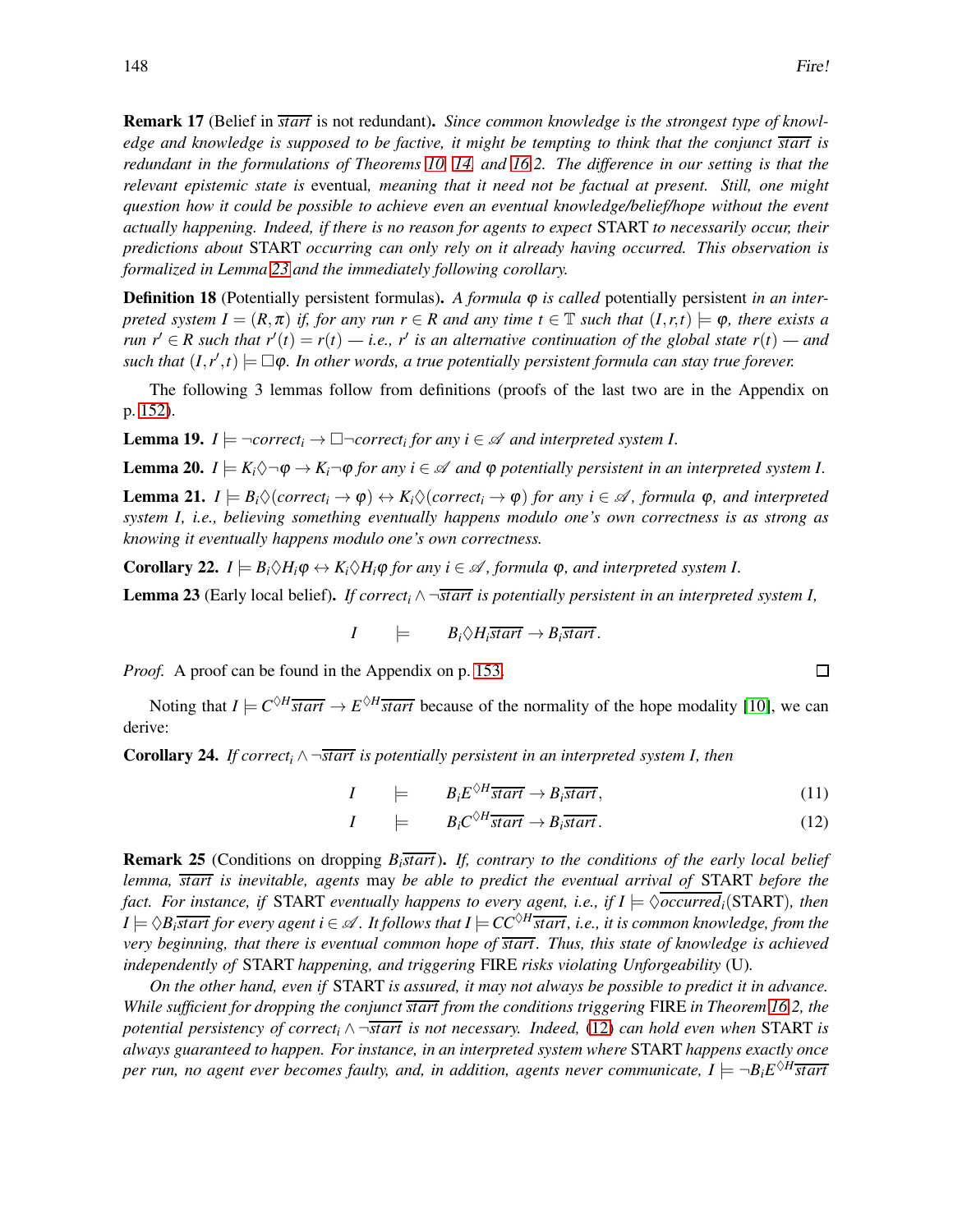*because only the agent who observed* START *can learn that it already occurred. All the others can only be sure that* START *will occur eventually.* By [\(1\)](#page-5-2), also  $I \models \neg B_i C^{\lozenge H}$  start. Thus, both implica*tions* [\(11\)](#page-9-2) *and* [\(12\)](#page-9-1) *are vacuously true, allowing to drop start without affecting the behavior of agents, though admittedly in such interpreted systems agents should never fire anyways.*

The following "Lifting Lemma" shows that Correctness (C) lifts eventual mutual hope to eventual common hope. This way, the arbitrarily deep nested hope implied by the latter effectively collapses, a phenomenon that has also been reported for other problems [\[1\]](#page-10-0). A proof of the lemma can be found in the Appendix on p. [153.](#page-13-0)

<span id="page-10-5"></span>**Lemma 26** (Lifting Lemma). Let I be an interpreted system consistent with (C) and let  $|\mathcal{A}| \geq 3f + 1$ , *where f* ≥ 0 *is the maximum number of byzantine faulty agents in a run. Furthermore, assume that*

$$
I \qquad \models \qquad \overline{fire}_i \rightarrow B_i \left( \overline{start} \wedge E^{\lozenge H} \overline{start} \right) \tag{13}
$$

<span id="page-10-3"></span>*holds. Then,*

<span id="page-10-4"></span>
$$
I \qquad \models \qquad E^{\diamond H} \overline{start} \to C^{\diamond H} \overline{start} \,. \tag{14}
$$

**Corollary 27.** Let I be an interpreted system with at least  $3f + 1$  agents. If I is consistent with FRR, *then* [\(14\)](#page-10-3) *holds.*

*Proof.* In interpreted systems consistent with (U) and (R), property [\(13\)](#page-10-4) follows from Theorem [10.](#page-7-2)  $\Box$ 

# <span id="page-10-2"></span>4 Conclusions and Future Work

We introduced a problem called Firing Rebels with Relay (FRR) and its weaker variant called Firing Rebels (FR), which capture the essentials of a well-known building block for byzantine fault-tolerant distributed algorithms. The main purpose of our paper was to determine the state of knowledge correct agents must achieve in order to act (FIRE) according to the specification of the problem at hand. Through a detailed epistemic analysis, we established that the necessary and sufficient levels of knowledge required for acting rely on the novel notion of eventual common hope. We also found the conditions under which a single level of eventual mutual hope can guarantee infinitely many levels of eventual common hope and explored the surprisingly non-trivial relationship of the eventual common hope of START with the actual appearance of START.

Regarding future work, our next step is to complete the characterization of (eventual) common hope. More precisely, what remains to be done is developing an independent axiomatization of the (eventual) common hope modality based on our existing axiomatization of the hope modality (which does not depend on the knowledge modality). In addition, we are working on identifying necessary and sufficient communication structures and optimal protocols for FRR.

### References

- <span id="page-10-0"></span>[1] Ido Ben-Zvi & Yoram Moses (2010): *Beyond Lamport's* Happened-Before*: On the Role of Time Bounds in Synchronous Systems*. In Nancy A. Lynch & Alexander A. Shvartsman, editors: DISC 2010: Distributed Computing, LNCS 6343, Springer, pp. 421–436, doi:[10.1007/978-3-642-15763-9\\_42](http://dx.doi.org/10.1007/978-3-642-15763-9_42).
- <span id="page-10-1"></span>[2] Ido Ben-Zvi & Yoram Moses (2013): *Agent-Time Epistemics and Coordination*. In Kamal Lodaya, editor: ICLA 2013: Logic and Its Applications, LNCS 7750, Springer, pp. 97–108, doi:[10.1007/](http://dx.doi.org/10.1007/978-3-642-36039-8_9) [978-3-642-36039-8\\_9](http://dx.doi.org/10.1007/978-3-642-36039-8_9).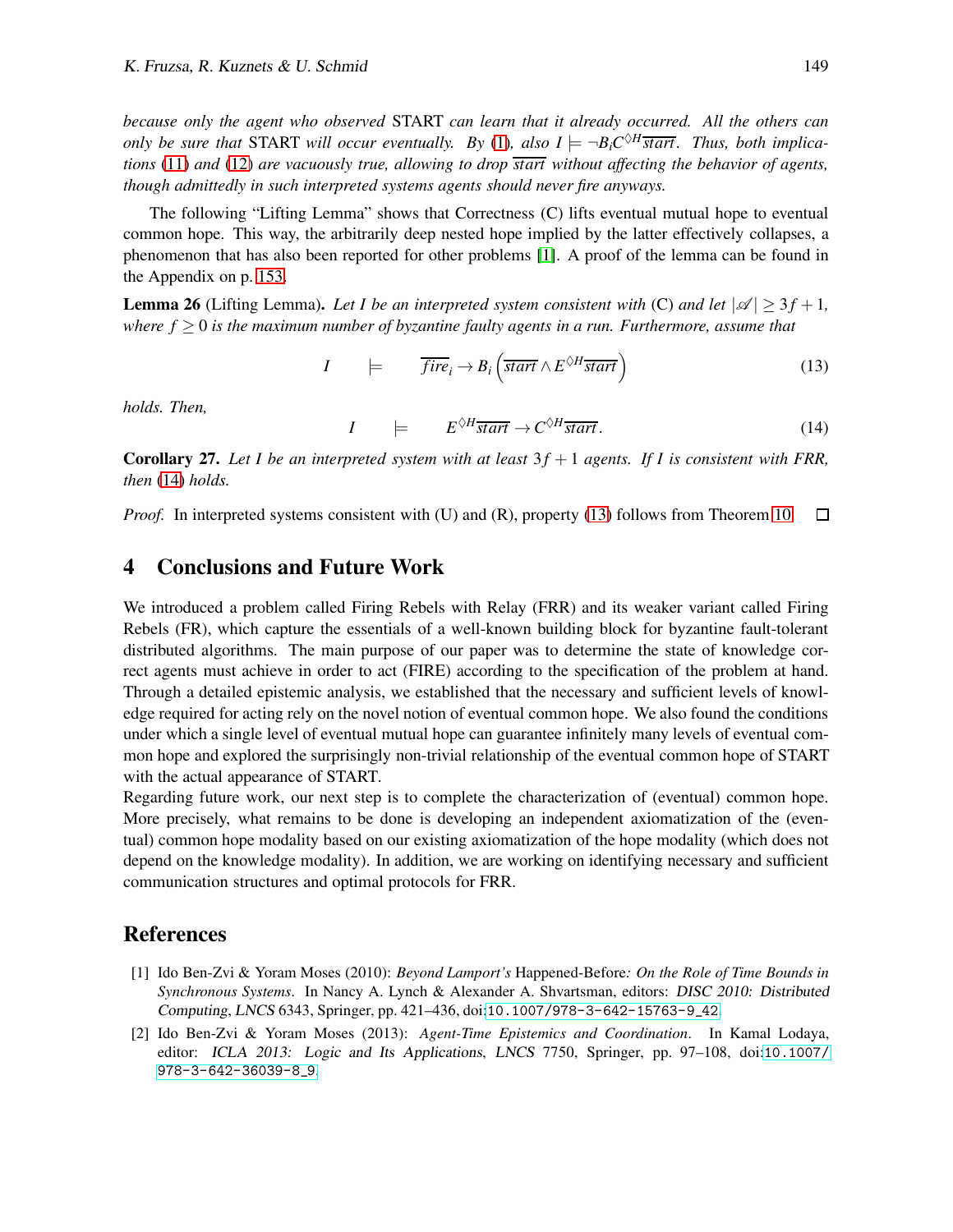- <span id="page-11-11"></span>[3] Ido Ben-Zvi & Yoram Moses (2014): *Beyond Lamport's* Happened-before*: On Time Bounds and the Ordering of Events in Distributed Systems*. Journal of the ACM 61(2:13), doi:[10.1145/2542181](http://dx.doi.org/10.1145/2542181).
- <span id="page-11-3"></span>[4] James E. Burns & Nancy A. Lynch (1987): *The Byzantine Firing Squad Problem*. In Franco P. Preparata, editor: Parallel and Distributed Computing, Advances in Computing Research: <sup>A</sup> research annual 4, JAI Press, pp. 147–161. Available at <https://apps.dtic.mil/docs/citations/ADA154770>.
- <span id="page-11-10"></span>[5] Armando Castañeda, Yannai A. Gonczarowski & Yoram Moses (2014): *Unbeatable Consensus*. In Fabian Kuhn, editor: DISC 2014: Distributed Computing, LNCS 8784, Springer, pp. 91–106, doi:[10.1007/](http://dx.doi.org/10.1007/978-3-662-45174-8_7) [978-3-662-45174-8\\_7](http://dx.doi.org/10.1007/978-3-662-45174-8_7).
- <span id="page-11-1"></span>[6] Danny Dolev, Matthias Függer, Markus Posch, Ulrich Schmid, Andreas Steininger & Christoph Lenzen (2014): *Rigorously modeling self-stabilizing fault-tolerant circuits: An ultra-robust clocking scheme for systems-on-chip*. Journal of Computer and System Sciences 80(2), pp. 860–900, doi:[10.1016/j.jcss.](http://dx.doi.org/10.1016/j.jcss.2014.01.001) [2014.01.001](http://dx.doi.org/10.1016/j.jcss.2014.01.001).
- <span id="page-11-13"></span>[7] Cynthia Dwork & Yoram Moses (1990): *Knowledge and Common Knowledge in a Byzantine Environment: Crash Failures*. Information and Computation 88(2), pp. 156–186, doi:[10.1016/0890-5401\(90\)90014-9](http://dx.doi.org/10.1016/0890-5401(90)90014-9).
- <span id="page-11-8"></span>[8] Ronald Fagin, Joseph Y. Halpern, Yoram Moses & Moshe Y. Vardi (1995): *Reasoning About Knowledge*. MIT Press.
- <span id="page-11-15"></span>[9] Patrik Fimml (2018): *Temporal-Epistemic Logic in Byzantine Message-Passing Contexts*. Master's thesis, Technische Universität Wien, Institut für Computer Engineering. Available at [http://publik.tuwien.](http://publik.tuwien.ac.at/files/publik_273448.pdf) [ac.at/files/publik\\_273448.pdf](http://publik.tuwien.ac.at/files/publik_273448.pdf).
- <span id="page-11-16"></span>[10] Krisztina Fruzsa (2019): *Hope for Epistemic Reasoning with Faulty Agents!* In: ESSLLI <sup>2019</sup> Student Session, FOLLI. Available at [http://esslli2019.folli.info/wp-content/uploads/2019/08/](http://esslli2019.folli.info/wp-content/uploads/2019/08/tentative_proceedings.pdf) [tentative\\_proceedings.pdf](http://esslli2019.folli.info/wp-content/uploads/2019/08/tentative_proceedings.pdf).
- <span id="page-11-2"></span>[11] Matthias Függer & Ulrich Schmid (2012): *Reconciling fault-tolerant distributed computing and systems-onchip*. Distributed Computing 24(6), pp. 323–355, doi:[10.1007/s00446-011-0151-7](http://dx.doi.org/10.1007/s00446-011-0151-7).
- <span id="page-11-12"></span>[12] Yannai A. Gonczarowski & Yoram Moses (2013): *Timely Common Knowledge: Characterising Asymmetric Distributed Coordination via Vectorial Fixed Points*. In Burkhard C. Schipper, editor: TARK 2013: Theoretical Aspects of Rationality and Knowledge, pp. 79–93. Available at [http://www.tark.org/proceedings/](http://www.tark.org/proceedings/tark_jan7_13/p79-gonczarowski.pdf) [tark\\_jan7\\_13/p79-gonczarowski.pdf](http://www.tark.org/proceedings/tark_jan7_13/p79-gonczarowski.pdf).
- <span id="page-11-0"></span>[13] Guy Goren & Yoram Moses (2018): *Silence*. In: PODC 2018: Principles of Distributed Computing, ACM, pp. 285–294, doi:[10.1145/3212734.3212768](http://dx.doi.org/10.1145/3212734.3212768).
- <span id="page-11-7"></span>[14] Joseph Y. Halpern & Yoram Moses (1990): *Knowledge and Common Knowledge in a Distributed Environment*. Journal of the ACM 37(3), pp. 549–587, doi:[10.1145/79147.79161](http://dx.doi.org/10.1145/79147.79161).
- <span id="page-11-14"></span>[15] Joseph Y. Halpern, Yoram Moses & Orli Waarts (2001): *A characterization of eventual Byzantine agreement*. SIAM Journal on Computing 31(3), pp. 838–865, doi:[10.1137/S0097539798340217](http://dx.doi.org/10.1137/S0097539798340217).
- <span id="page-11-9"></span>[16] Jaakko Hintikka (1962): *Knowledge and Belief: An Introduction to the Logic of the Two Notions*. Cornell University Press.
- <span id="page-11-4"></span>[17] Roman Kuznets, Laurent Prosperi, Ulrich Schmid & Krisztina Fruzsa (2019): *Causality and Epistemic Reasoning in Byzantine Multi-Agent Systems*. In Lawrence S. Moss, editor: TARK 2019: Theoretical Aspects of Rationality and Knowledge, EPTCS 297, Open Publishing Association, pp. 293–312, doi:[10.4204/EPTCS.](http://dx.doi.org/10.4204/EPTCS.297.19) [297.19](http://dx.doi.org/10.4204/EPTCS.297.19).
- <span id="page-11-5"></span>[18] Roman Kuznets, Laurent Prosperi, Ulrich Schmid & Krisztina Fruzsa (2019): *Epistemic Reasoning with Byzantine-Faulty Agents*. In Andreas Herzig & Andrei Popescu, editors: FroCoS 2019: Frontiers of Combining Systems, LNCS 11715, Springer, pp. 259–276, doi:[10.1007/978-3-030-29007-8\\_15](http://dx.doi.org/10.1007/978-3-030-29007-8_15).
- <span id="page-11-6"></span>[19] Roman Kuznets, Laurent Prosperi, Ulrich Schmid, Krisztina Fruzsa & Lucas Gr´eaux (2019): *Knowledge in Byzantine Message-Passing Systems I: Framework and the Causal Cone*. Technical Report TUW-260549, TU Wien. Available at [https://publik.tuwien.ac.at/files/publik\\_260549.pdf](https://publik.tuwien.ac.at/files/publik_260549.pdf).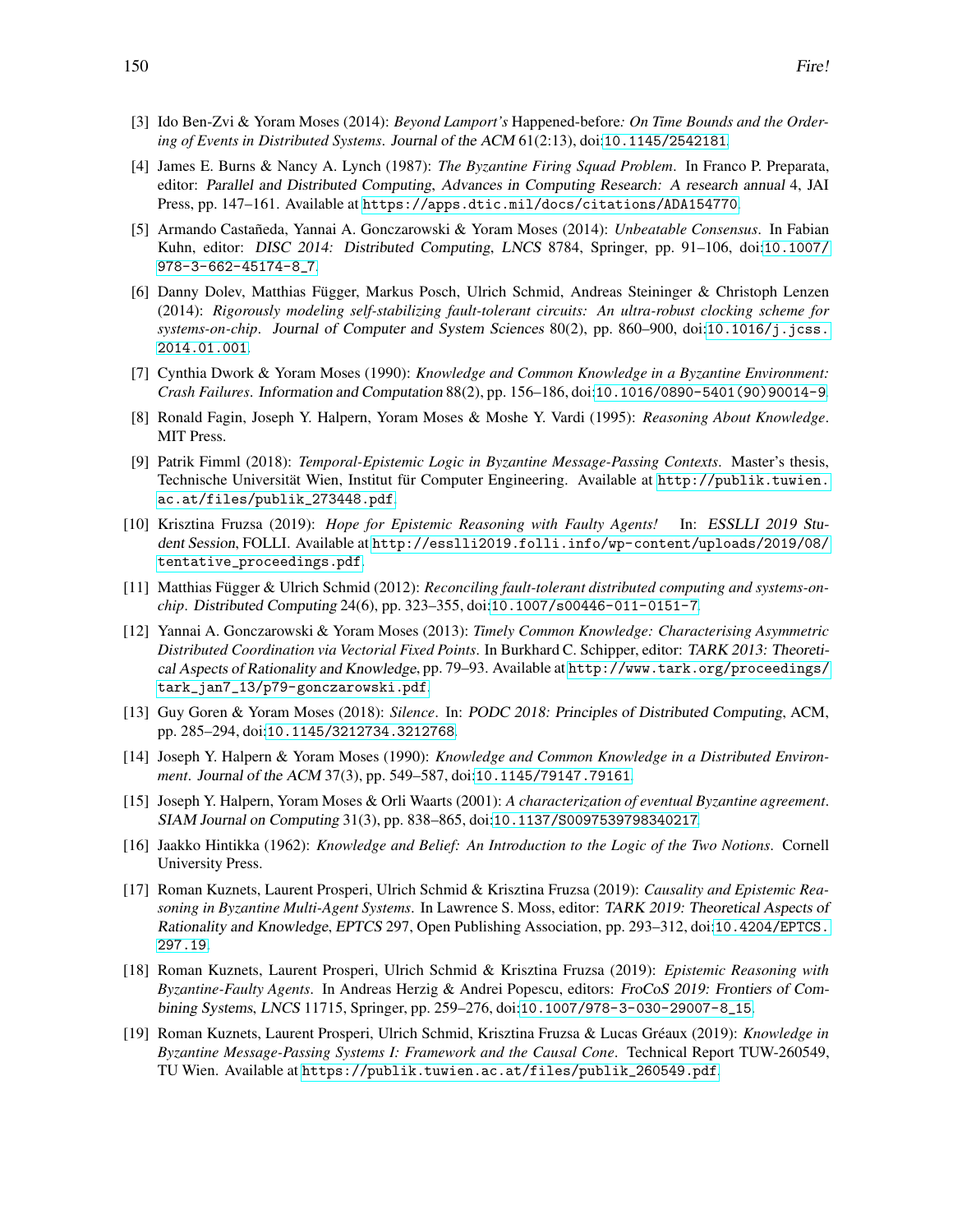- <span id="page-12-0"></span>[20] Leslie Lamport (1978): *Time, Clocks, and the Ordering of Events in a Distributed System*. Communications of the ACM 21(7), pp. 558–565, doi:[10.1145/359545.359563](http://dx.doi.org/10.1145/359545.359563).
- <span id="page-12-1"></span>[21] Leslie Lamport, Robert Shostak & Marshall Pease (1982): *The Byzantine Generals Problem*. ACM Transactions on Programming Languages and Systems 4(3), pp. 382–401, doi:[10.1145/357172.357176](http://dx.doi.org/10.1145/357172.357176).
- <span id="page-12-6"></span>[22] Yoram Moses (2015): *Relating Knowledge and Coordinated Action: The Knowledge of Preconditions Principle*. In R. Ramanujam, editor: TARK 2015: Theoretical Aspects of Rationality and Knowledge, EPTCS 215, Open Publishing Association, pp. 231–245, doi:[10.4204/EPTCS.215.17](http://dx.doi.org/10.4204/EPTCS.215.17).
- <span id="page-12-9"></span>[23] Yoram Moses & Yoav Shoham (1993): *Belief as defeasible knowledge*. Artificial Intelligence 64(2), pp. 299–321, doi:[10.1016/0004-3702\(93\)90107-M](http://dx.doi.org/10.1016/0004-3702(93)90107-M).
- <span id="page-12-7"></span>[24] Yoram Moses & Mark R. Tuttle (1986): *Programming Simultaneous Actions Using Common Knowledge: Preliminary Version*. In: 27th Annual Symposium on Foundations of Computer Science, IEEE, pp. 208–221, doi:[10.1109/SFCS.1986.46](http://dx.doi.org/10.1109/SFCS.1986.46).
- <span id="page-12-8"></span>[25] Yoram Moses & Mark R. Tuttle (1988): *Programming Simultaneous Actions Using Common Knowledge*. Algorithmica 3, pp. 121–169, doi:[10.1007/BF01762112](http://dx.doi.org/10.1007/BF01762112).
- <span id="page-12-3"></span>[26] Peter Robinson & Ulrich Schmid (2011): *The Asynchronous Bounded-Cycle model*. Theoretical Computer Science 412(40), pp. 5580–5601, doi:[10.1016/j.tcs.2010.08.001](http://dx.doi.org/10.1016/j.tcs.2010.08.001).
- <span id="page-12-2"></span>[27] T. K. Srikanth & Sam Toueg (1987): *Optimal Clock Synchronization*.Journal of the ACM 34(3), pp. 626–645, doi:[10.1145/28869.28876](http://dx.doi.org/10.1145/28869.28876).
- <span id="page-12-5"></span>[28] T. K. Srikanth & Sam Toueg (1987): *Simulating authenticated broadcasts to derive simple fault-tolerant algorithms*. Distributed Computing 2(2), pp. 80–94, doi:[10.1007/BF01667080](http://dx.doi.org/10.1007/BF01667080).
- <span id="page-12-10"></span>[29] Alfred Tarski (1955): *A lattice-theoretical fixpoint theorem and its applications*. Pacific Journal of Mathematics 5(2), pp. 285–309, doi:[10.2140/pjm.1955.5.285](http://dx.doi.org/10.2140/pjm.1955.5.285).
- <span id="page-12-4"></span>[30] Josef Widder & Ulrich Schmid (2009): *The Theta-Model: achieving synchrony without clocks*. Distributed Computing 22(1), pp. 29–47, doi:[10.1007/s00446-009-0080-x](http://dx.doi.org/10.1007/s00446-009-0080-x).

# <span id="page-12-11"></span>Appendix

*Proof of Lemma [6.](#page-6-2)* The argument is the same for FIRE and START. We only provide it for the former. Let  $I = (R, \pi)$ . Consider a run  $r \in R$  and a node  $(i, t) \in \mathcal{A} \times \mathbb{T}$ . Assume  $(I, r, t) \models \overline{fire_i}$ . Since *i* has perfect recall and this was a correct FIRE action, it was recorded and still remains in *i*'s local history *r*(*t*). Consider any  $r' \in R$  and  $t' \in \mathbb{N}$  such that  $r_i(t) = r'_i(t')$ . Then  $r'_i(t')$  also contains a record of FIRE. If  $(I, r', t') \models correct_i$ , this record must correspond to a correct action and, consequently,  $(I, r', t') \models \overline{fire_i}$ . Since  $(I, r', t') \models correct_i \rightarrow \overline{fire}_i$  whenever  $r_i(t) = r'_i(t')$ , we have  $(I, r, t) \models K_i(correct_i \rightarrow \overline{fire}_i)$ , i.e.,  $(I, r, t) \models B_i fire_i$ . The other statement about FIRE follows from  $\models fire_i \rightarrow fire$  and the monotonicity/normality of *B<sup>i</sup>* .  $\Box$ 

*Proof of Theorem [10.](#page-7-2)* Since the system is consistent with (U), [\(7\)](#page-6-1) holds according to Lemma [7.](#page-6-3) Thus, given that  $B_i$  is a normal modality, it only remains to show that

<span id="page-12-12"></span>
$$
I \qquad \models \qquad \overline{fire_i} \to B_i E^{\Diamond H} \overline{start} \,. \tag{15}
$$

Since the system is consistent with (R), [\(8\)](#page-7-3) holds according to Lemma [9.](#page-7-4) Using the replacement property for positive subformulas and the already discussed validity  $I \models \overline{fire_j} \rightarrow B_j \overline{start}$  from [\(7\)](#page-6-1), we obtain  $I \models \overline{fire}_i \rightarrow B_i \wedge_{j \in \mathscr{A}} \lozenge (correct_j \rightarrow B_j \overline{start})$ , in other words, [\(15\)](#page-12-12).  $\Box$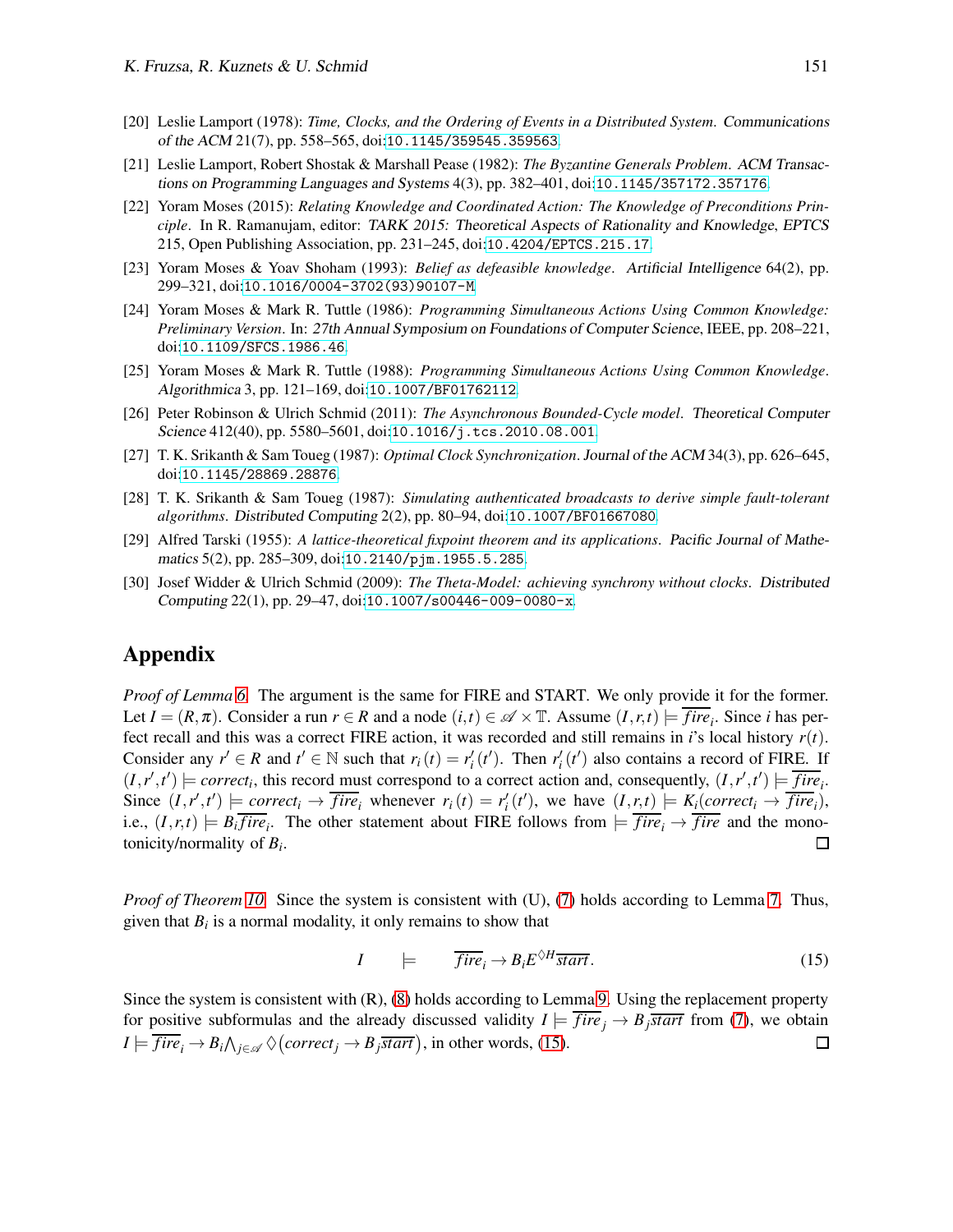*Proof of Theorem [14.](#page-8-1)* Since [\(7\)](#page-6-1) holds by Lemma [7,](#page-6-3) it is sufficient to demonstrate  $I \models \overline{fire}_i \rightarrow B_iC^{\lozenge H} \overline{start}$ . Combining (R) with [\(4\)](#page-6-0) by applying the replacement property for positive subformulas, we obtain  $I \models$  $fire \rightarrow E^{\lozenge H}$  *fire*. Thus, using [\(2\)](#page-5-3) with  $\varphi = \psi = \overline{fire}$ , we conclude  $I \models \overline{fire} \rightarrow C^{\lozenge H}$  *fire*. Since the greatest fixed point of a monotone operator is itself monotone, it follows from (U) that  $I \models \overline{fire} \rightarrow C^{\lozenge H} \overline{start}$ . It remains to use [\(4\)](#page-6-0) and monotonicity of  $B_i$  to obtain  $I \models \overline{fire}_i \rightarrow B_iC^{\lozenge H} \overline{start}$ .  $\Box$ 

*Proof of Theorem [16.](#page-8-2)* For either assumption,  $I \models \overline{fire_i} \rightarrow B_i \overline{start}$ . Since

$$
I \models \overline{fire_i} \rightarrow correct_i
$$
 and  $I \models correct_i \rightarrow (B_i \phi \rightarrow \phi)$  for any formula  $\phi$ , (16)

we have  $I \models \overline{fire_i} \rightarrow \overline{start}$  for each  $i \in \mathcal{A}$ . Since  $\overline{fire}$  is  $\bigvee_{i \in \mathcal{A}} \overline{fire_i}$ , (U) holds by propositional reasoning.

It remains to show that Relay  $(R)$  holds under the assumption of  $(10)$ . Once again, it is sufficient to demonstrate that, for each  $i \in \mathcal{A}$ ,

<span id="page-13-2"></span>
$$
I \qquad \models \qquad \overline{fire}_i \to \bigwedge_{j \in \mathscr{A}} \Diamond (correct_j \to \overline{fire}_j). \tag{17}
$$

<span id="page-13-1"></span><span id="page-13-0"></span>.

It follows from the first conjunct of [\(10\)](#page-8-3) that  $I \models \overline{fire}_i \rightarrow B_iC^{\lozenge H} \overline{start}$ . Using [\(16\)](#page-13-1) again, we conclude that  $I \models \overline{fire}_i \rightarrow C^{\diamond H} \overline{start}$ . Since  $I \models C^{\diamond H} \varphi \rightarrow \bigwedge_{j \in \mathscr{A}} \diamondsuit H_j(\varphi \wedge C^{\diamond H} \varphi)$  for any formula  $\varphi$  according to [\(1\)](#page-5-2),

$$
I \qquad \models \qquad \overline{fire}_i \to \bigwedge_{j \in \mathscr{A}} \Diamond \Big( \text{correct}_j \to B_j \big( \overline{\text{start}} \land C^{\Diamond H} \overline{\text{start}} \Big) \Big). \tag{18}
$$

Using the second conjunct of [\(10\)](#page-8-3) and monotonicity of  $B_j$  and  $\Diamond$  in [\(18\)](#page-13-0), we obtain

$$
I \qquad \models \qquad \overline{fire}_i \rightarrow \bigwedge_{j \in \mathscr{A}} \Diamond \Big(correct_j \rightarrow \Diamond \Big(correct_j \rightarrow \overline{fire}_j\Big)\Big)
$$

To get [\(17\)](#page-13-2), it remains to note that  $I \models \Diamond \big(\varphi \to \Diamond(\varphi \to \psi)\big) \to \Diamond(\varphi \to \psi)$  for all formulas  $\varphi$  and  $\psi$ .

*Proof of Lemma* [20.](#page-9-3) Let  $I = (R, \pi)$ . Assume that  $(I, r, t) \not\models K_i \neg \varphi$  for some  $r \in R$  and  $t \in \mathbb{T}$ . Then there exists another run  $r' \in R$  and time  $t' \in \mathbb{T}$  such that  $r_i(t) = r'_i(t')$  and  $(I, r', t') \models \varphi$ . By the potential persistence of  $\varphi$ , there exists an alternative continuation  $r'' \in R$  of the prefix  $r'(t')$  such that  $r''(t') = r'(t')$ and  $(I, r'', t') \models \Box \varphi$ . Thus,  $(I, r'', t') \not\models \Diamond \neg \varphi$ . It remains to note that  $r''_i(t') = r'_i(t') = r_i(t)$ . Hence,  $(I, r, t) \not\models K_i \Diamond \neg \varphi.$  $\Box$ 

*Proof of Lemma [21.](#page-9-4)* The right-to-left direction is trivial. Hence, we prove the implication from left to right. Firstly,  $\neg correct_i \rightarrow (correct_i \rightarrow \varphi)$  is a propositional tautology. Hence,

 $I \models \Box \neg correct_i \rightarrow \Box (correct_i \rightarrow \varphi).$ 

Using Lemma [19,](#page-9-5) the fact that  $I \models \Box \psi \rightarrow \Diamond \psi$  by seriality of temporal modalities, and knowledge necessitation, we obtain

 $I \quad \models \quad K_i(\neg correct_i \rightarrow \Diamond (correct_i \rightarrow \varphi)).$ 

By epistemically internalized propositional reasoning,

$$
I \models K_i\big(correct_i \rightarrow \Diamond(correct_i \rightarrow \varphi)\big) \land K_i\big(\neg correct_i \rightarrow \Diamond(correct_i \rightarrow \varphi)\big) \rightarrow K_i\Diamond(correct_i \rightarrow \varphi).
$$

Since we have just shown the second conjunct above to be valid, we obtain the desired

$$
I \qquad \models \qquad K_i\big(correct_i \rightarrow \Diamond(correct_i \rightarrow \varphi)\big) \rightarrow K_i\Diamond(correct_i \rightarrow \varphi).
$$